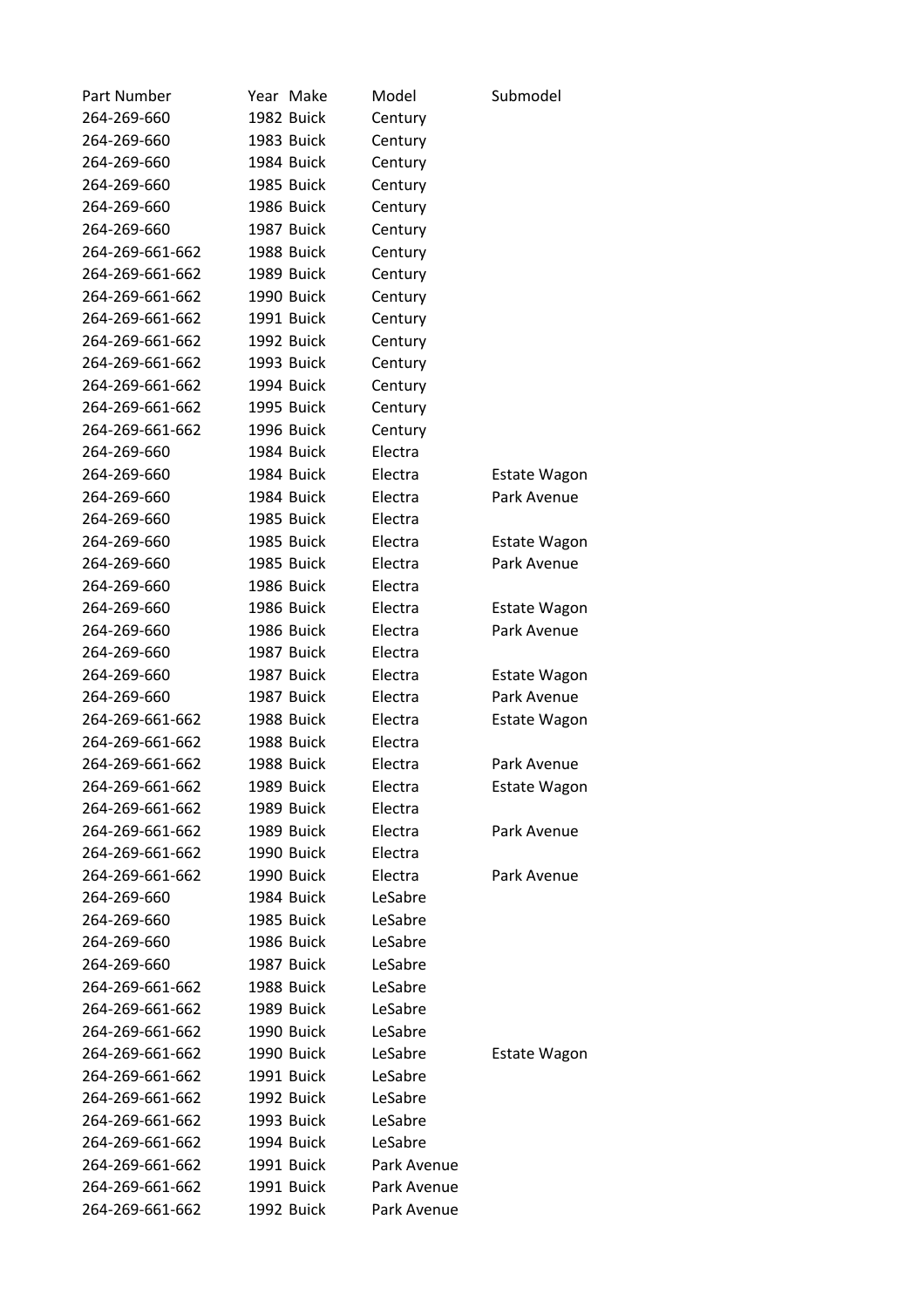| 264-269-661-662 | 1992 Buick |               | Park Avenue    |                     |
|-----------------|------------|---------------|----------------|---------------------|
| 264-269-661-662 | 1993 Buick |               | Park Avenue    |                     |
| 264-269-661-662 | 1993 Buick |               | Park Avenue    |                     |
| 264-269-661-662 | 1994 Buick |               | Park Avenue    |                     |
| 264-269-661-662 | 1994 Buick |               | Park Avenue    |                     |
| 264-269-660     | 1984 Buick |               | Regal          |                     |
| 264-269-660     | 1985 Buick |               | Regal          |                     |
| 264-269-660     | 1986 Buick |               | Regal          |                     |
| 264-269-660     | 1987 Buick |               | Regal          |                     |
| 264-269-660     | 1984 Buick |               | Riviera        |                     |
| 264-269-660     | 1985 Buick |               | Riviera        |                     |
| 264-269-660     | 1986 Buick |               | Riviera        |                     |
| 264-269-660     | 1987 Buick |               | Riviera        |                     |
| 264-269-661-662 | 1990 Buick |               | Riviera        |                     |
| 264-269-661-662 | 1991 Buick |               | Riviera        |                     |
| 264-269-661-662 | 1992 Buick |               | Riviera        |                     |
| 264-269-661-662 | 1993 Buick |               | Riviera        |                     |
| 264-269-661-662 | 1995 Buick |               | Riviera        |                     |
| 267-271-661-662 | 1991 Buick |               | Roadmaster     |                     |
| 267-271-661-662 | 1991 Buick |               | Roadmaster     | <b>Estate Wagon</b> |
| 267-271-661-662 | 1992 Buick |               | Roadmaster     |                     |
| 267-271-661-662 | 1992 Buick |               | Roadmaster     | <b>Estate Wagon</b> |
| 267-271-661-662 | 1993 Buick |               | Roadmaster     |                     |
| 267-271-661-662 | 1993 Buick |               | Roadmaster     | <b>Estate Wagon</b> |
| 267-271-661-662 | 1994 Buick |               | Roadmaster     |                     |
| 267-271-661-662 | 1994 Buick |               | Roadmaster     |                     |
| 264-269-660     | 1982 Buick |               |                | <b>Estate Wagon</b> |
| 264-269-660     | 1983 Buick |               | Skyhawk        |                     |
|                 |            |               | Skyhawk        |                     |
| 264-269-660     | 1984 Buick |               | Skyhawk        |                     |
| 264-269-660     | 1985 Buick |               | Skyhawk        |                     |
| 264-269-660     | 1986 Buick |               | Skyhawk        |                     |
| 264-269-660     | 1987 Buick |               | Skyhawk        |                     |
| 264-269-661-662 | 1988 Buick |               | Skyhawk        |                     |
| 264-269-661-662 | 1989 Buick |               | Skyhawk        |                     |
| 264-269-660     | 1983 Buick |               | Skylark        |                     |
| 264-269-660     | 1984 Buick |               | <b>Skylark</b> |                     |
| 264-269-660     | 1985 Buick |               | <b>Skylark</b> |                     |
| 264-269-661-662 | 1987 Buick |               | <b>Skylark</b> |                     |
| 264-269-661-662 | 1988 Buick |               | Skylark        |                     |
| 264-269-661-662 | 1989 Buick |               | <b>Skylark</b> |                     |
| 264-269-661-662 | 1990 Buick |               | <b>Skylark</b> |                     |
| 264-269-661-662 | 1991 Buick |               | Skylark        |                     |
| 264-269-661-662 | 1992 Buick |               | <b>Skylark</b> |                     |
| 264-269-661-662 | 1993 Buick |               | Skylark        |                     |
| 264-269-661-662 | 1994 Buick |               | <b>Skylark</b> |                     |
| 264-269-661-662 | 1995 Buick |               | <b>Skylark</b> |                     |
| 264-269-660     |            | 1985 Cadillac | DeVille        |                     |
| 264-269-660     |            | 1986 Cadillac | DeVille        |                     |
| 264-269-660     |            | 1987 Cadillac | DeVille        |                     |
| 264-269-661-662 |            | 1988 Cadillac | DeVille        |                     |
| 264-269-661-662 |            | 1989 Cadillac | DeVille        |                     |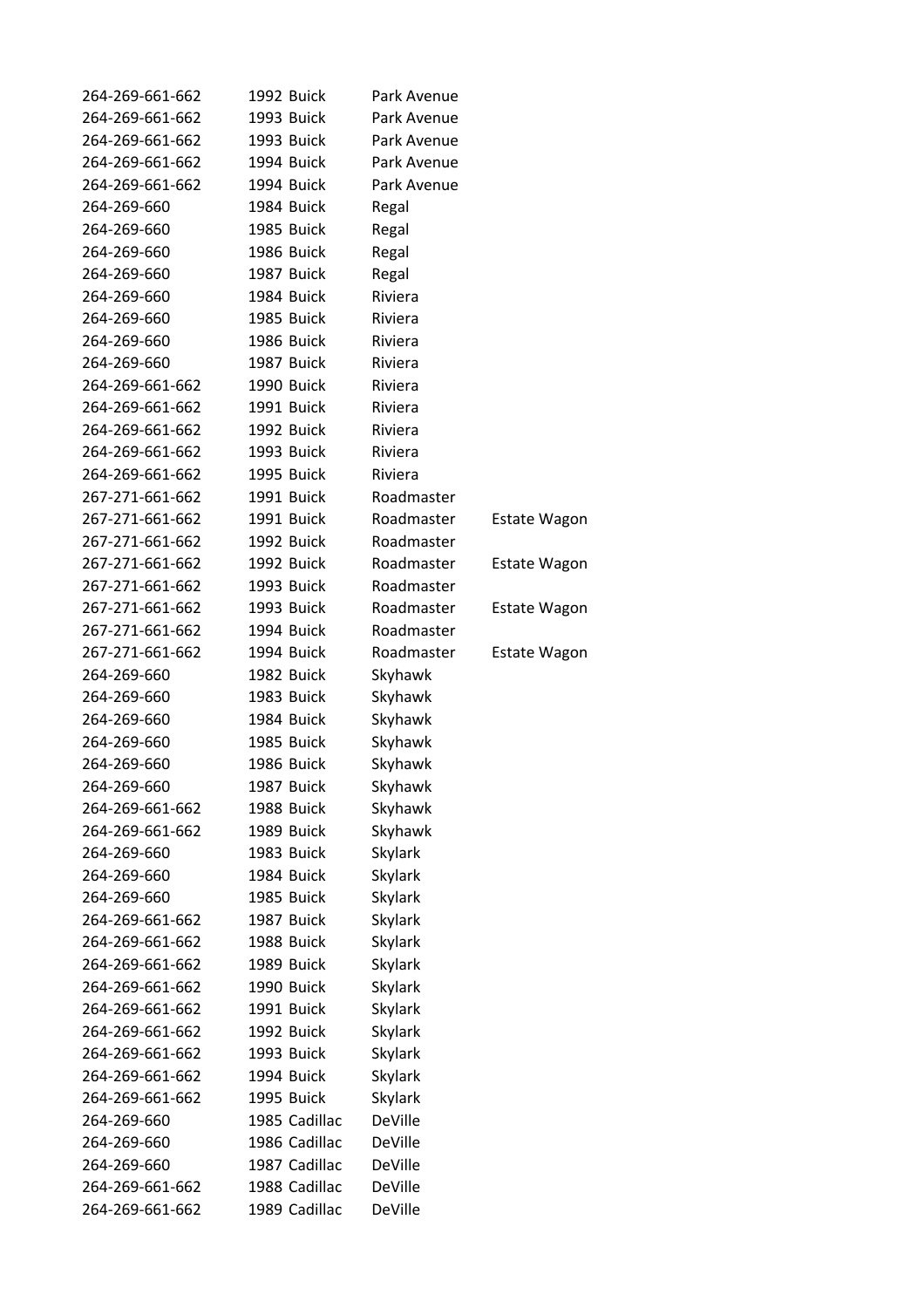| 264-269-661-662 | 1990 Cadillac  | DeVille        |
|-----------------|----------------|----------------|
| 264-269-661-662 | 1991 Cadillac  | DeVille        |
| 264-269-661-662 | 1992 Cadillac  | DeVille        |
| 264-269-661-662 | 1993 Cadillac  | <b>DeVille</b> |
| 264-269-661-662 | 1994 Cadillac  | DeVille        |
| 264-269-661-662 | 1995 Cadillac  | DeVille        |
| 264-269-660     | 1984 Cadillac  | Eldorado       |
| 264-269-660     | 1985 Cadillac  | Eldorado       |
| 264-269-660     | 1986 Cadillac  | Eldorado       |
| 264-269-660     | 1987 Cadillac  | Eldorado       |
| 264-269-661-662 | 1988 Cadillac  | Eldorado       |
| 264-269-661-662 | 1989 Cadillac  | Eldorado       |
| 264-269-661-662 | 1990 Cadillac  | Eldorado       |
| 264-269-661-662 | 1991 Cadillac  | Eldorado       |
| 262-661-662     | 1999 Cadillac  | Escalade       |
| 262-661-662     | 2000 Cadillac  | Escalade       |
| 262-661-662     | 2002 Cadillac  | Escalade       |
| 264-269-660     | 1985 Cadillac  | Fleetwood      |
| 264-269-660     | 1986 Cadillac  | Fleetwood      |
|                 | 1987 Cadillac  |                |
| 264-269-660     |                | Fleetwood      |
| 264-269-661-662 | 1988 Cadillac  | Fleetwood      |
| 264-269-661-662 | 1989 Cadillac  | Fleetwood      |
| 264-269-661-662 | 1990 Cadillac  | Fleetwood      |
| 264-269-661-662 | 1991 Cadillac  | Fleetwood      |
| 264-269-661-662 | 1992 Cadillac  | Fleetwood      |
| 264-269-661-662 | 1993 Cadillac  | Fleetwood      |
| 264-269-660     | 1984 Cadillac  | Seville        |
| 264-269-660     | 1985 Cadillac  | Seville        |
| 264-269-660     | 1986 Cadillac  | Seville        |
| 264-269-660     | 1987 Cadillac  | Seville        |
| 264-269-661-662 | 1988 Cadillac  | Seville        |
| 264-269-661-662 | 1989 Cadillac  | Seville        |
| 264-269-661-662 | 1990 Cadillac  | Seville        |
| 264-269-661-662 | 1991 Cadillac  | Seville        |
| 268-271-660-662 | 1985 Chevrolet | Astro          |
| 268-271-660-662 | 1986 Chevrolet | Astro          |
| 268-271-660-662 | 1987 Chevrolet | Astro          |
| 268-271-660-662 | 1988 Chevrolet | Astro          |
| 268-271-660-662 | 1989 Chevrolet | Astro          |
| 269-661-662     | 1991 Chevrolet | Astro          |
| 269-661-662     | 1992 Chevrolet | Astro          |
| 269-661-662     | 1993 Chevrolet | Astro          |
| 269-661-662     | 1994 Chevrolet | Astro          |
| 269-661-662     | 1995 Chevrolet | Astro          |
| 262-661-662     | 1996 Chevrolet | Astro          |
| 262-661-662     | 1997 Chevrolet | Astro          |
| 262-661-662     | 1998 Chevrolet | Astro          |
| 262-661-662     | 1999 Chevrolet | Astro          |
| 262-661-662     | 2000 Chevrolet | Astro          |
| 262-661-662     | 2001 Chevrolet | Astro          |
| 262-661-662     | 2002 Chevrolet | Astro          |
|                 |                |                |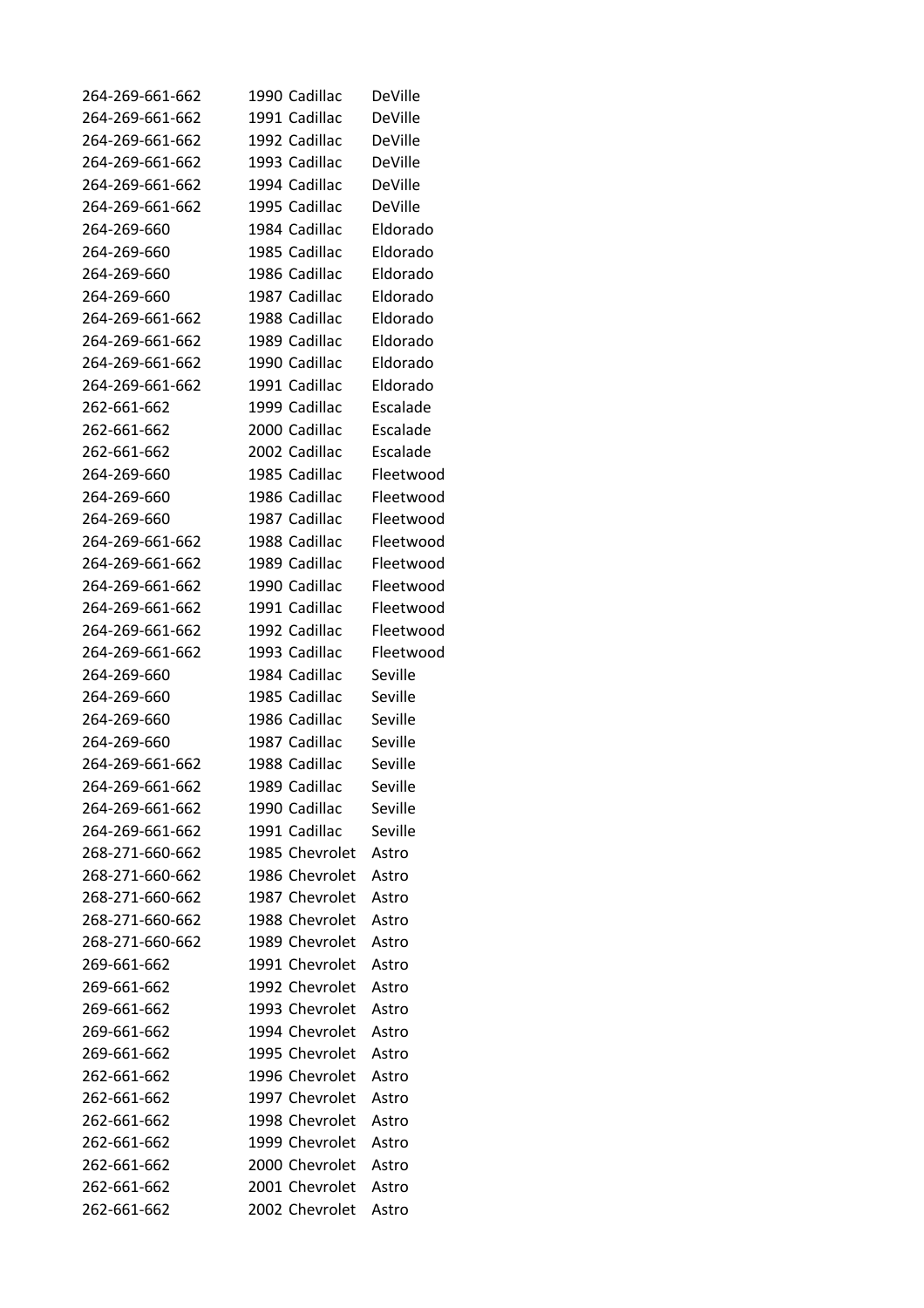| 266-271-661-662 | 1991 Chevrolet | <b>Beretta</b> |             |
|-----------------|----------------|----------------|-------------|
| 266-271-661-662 | 1992 Chevrolet | <b>Beretta</b> |             |
| 266-271-661-662 | 1993 Chevrolet | <b>Beretta</b> |             |
| 266-271-661-662 | 1994 Chevrolet | <b>Beretta</b> |             |
| 266-271-661-662 | 1995 Chevrolet | Beretta        |             |
| 266-271-661-662 | 1996 Chevrolet | <b>Beretta</b> |             |
| 264-269-660     | 1989 Chevrolet | Blazer         |             |
| 272-660         | 1989 Chevrolet | Blazer         |             |
| 264-269-660     | 1990 Chevrolet | Blazer         |             |
| 272-660         | 1990 Chevrolet | Blazer         |             |
| 264-269-660     | 1991 Chevrolet | Blazer         |             |
| 272-660         | 1991 Chevrolet | Blazer         |             |
| 272-661-662     | 1998 Chevrolet | Blazer         |             |
| 272-661-662     | 1999 Chevrolet | Blazer         |             |
| 272-661-662     | 2000 Chevrolet | Blazer         |             |
| 272-661-662     | 2001 Chevrolet | Blazer         |             |
| 272-661-662     | 2002 Chevrolet | Blazer         |             |
| 262-661-662     | 1995 Chevrolet | C1500          | Base        |
| 262-661-662     | 1995 Chevrolet | C1500          | Cheyenne    |
| 262-661-662     | 1995 Chevrolet | C1500          | Silverado   |
| 262-661-662     | 1996 Chevrolet | C1500          | Base        |
| 262-661-662     | 1996 Chevrolet | C1500          | Cheyenne    |
| 262-661-662     | 1996 Chevrolet | C1500          | Silverado   |
| 262-661-662     | 1997 Chevrolet | C1500          | Base        |
| 262-661-662     | 1997 Chevrolet | C1500          | Cheyenne    |
| 262-661-662     | 1997 Chevrolet | C1500          | Silverado   |
| 262-661-662     | 1998 Chevrolet | C1500          | WT          |
| 262-661-662     | 1998 Chevrolet | C1500          | Cheyenne    |
| 262-661-662     | 1998 Chevrolet | C1500          | Silverado   |
| 262-661-662     | 1999 Chevrolet | C1500          |             |
| 262-661-662     | 1995 Chevrolet | C1500 Suburban |             |
| 262-661-662     | 1996 Chevrolet | C1500 Suburban |             |
| 262-661-662     | 1997 Chevrolet | C1500 Suburban |             |
| 262-661-662     | 1998 Chevrolet | C1500 Suburban |             |
| 262-661-662     | 1999 Chevrolet | C1500 Suburban |             |
| 262-661-662     | 1995 Chevrolet | C2500          | Base        |
| 262-661-662     | 1995 Chevrolet | C2500          | Cheyenne    |
| 262-661-662     | 1995 Chevrolet | C2500          | Silverado   |
| 262-661-662     | 1996 Chevrolet | C2500          | Base        |
| 262-661-662     | 1996 Chevrolet | C2500          | Cheyenne    |
| 262-661-662     | 1996 Chevrolet | C2500          | Silverado   |
| 262-661-662     | 1997 Chevrolet | C2500          | <b>Base</b> |
| 262-661-662     | 1997 Chevrolet | C2500          | Cheyenne    |
| 262-661-662     | 1997 Chevrolet | C2500          | Silverado   |
| 262-661-662     | 1998 Chevrolet | C2500          | <b>WT</b>   |
| 262-661-662     | 1998 Chevrolet | C2500          | Cheyenne    |
| 262-661-662     | 1998 Chevrolet | C2500          | Silverado   |
| 262-661-662     | 1999 Chevrolet | C2500          |             |
| 262-661-662     | 1995 Chevrolet | C2500 Suburban |             |
| 262-661-662     | 1996 Chevrolet | C2500 Suburban |             |
| 262-661-662     | 1997 Chevrolet | C2500 Suburban |             |
|                 |                |                |             |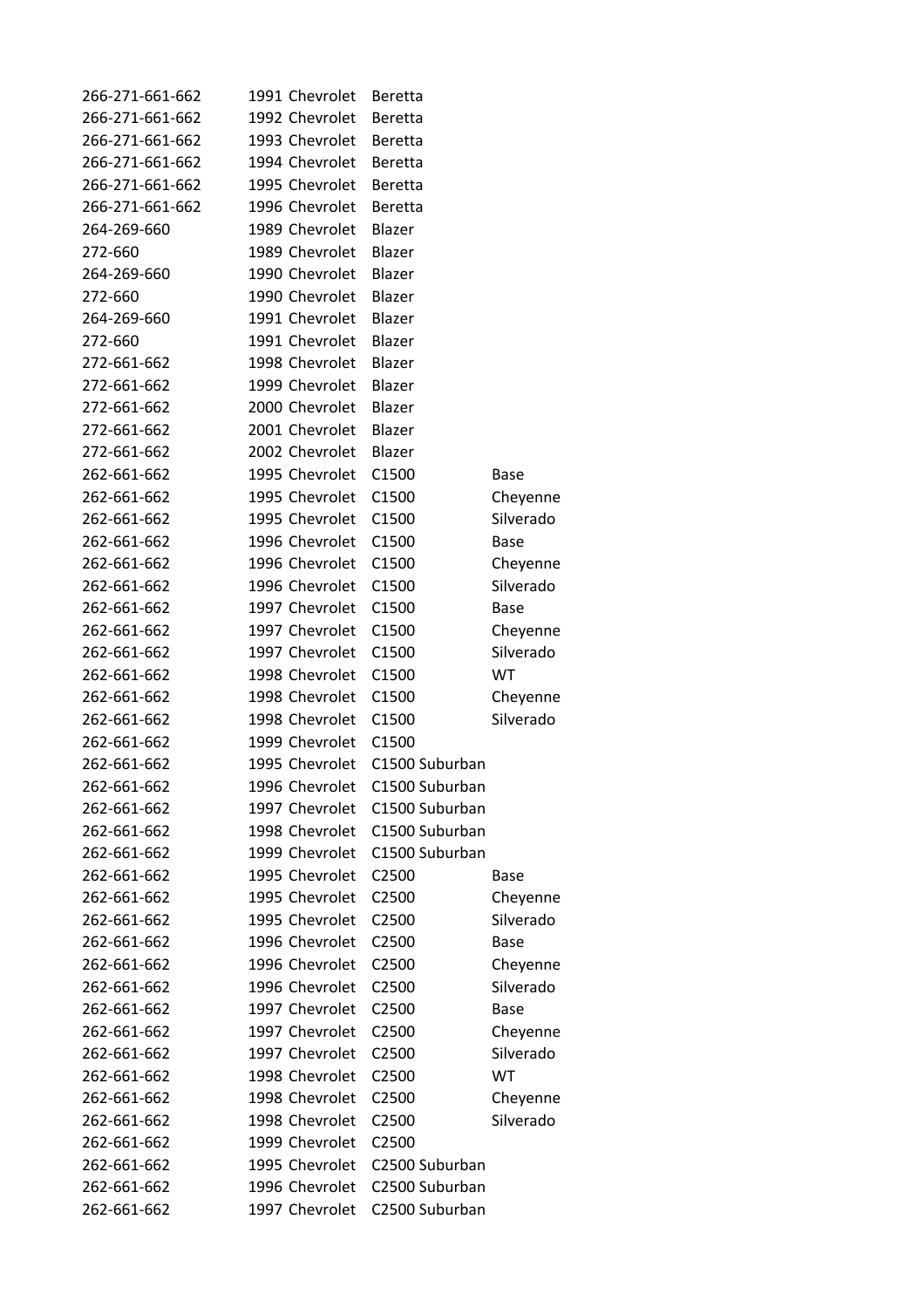| 262-661-662     | 1998 Chevrolet | C2500 Suburban |             |
|-----------------|----------------|----------------|-------------|
| 262-661-662     | 1999 Chevrolet | C2500 Suburban |             |
| 262-661-662     | 1995 Chevrolet | C3500          | Base        |
| 262-661-662     | 1995 Chevrolet | C3500          | Cheyenne    |
| 262-661-662     | 1995 Chevrolet | C3500          | Silverado   |
| 262-661-662     | 1996 Chevrolet | C3500          | <b>Base</b> |
| 262-661-662     | 1996 Chevrolet | C3500          | Cheyenne    |
| 262-661-662     | 1996 Chevrolet | C3500          | Silverado   |
| 262-661-662     | 1997 Chevrolet | C3500          | <b>Base</b> |
| 262-661-662     | 1997 Chevrolet | C3500          | Cheyenne    |
| 262-661-662     | 1997 Chevrolet | C3500          | Silverado   |
| 262-661-662     | 1998 Chevrolet | C3500          |             |
| 262-661-662     | 1998 Chevrolet | C3500          | Cheyenne    |
| 262-661-662     | 1998 Chevrolet | C3500          | Silverado   |
| 262-661-662     | 1999 Chevrolet | C3500          |             |
| 264-660         | 1982 Chevrolet | Camaro         |             |
| 264-660         | 1983 Chevrolet | Camaro         |             |
| 264-660         | 1984 Chevrolet | Camaro         |             |
| 264-660         | 1985 Chevrolet | Camaro         |             |
| 264-660         | 1986 Chevrolet |                |             |
| 264-660         | 1987 Chevrolet | Camaro         |             |
|                 |                | Camaro         |             |
| 264-660         | 1988 Chevrolet | Camaro         |             |
| 264-660         | 1989 Chevrolet | Camaro         |             |
| 264-661-662     | 1990 Chevrolet | Camaro         |             |
| 264-661-662     | 1991 Chevrolet | Camaro         |             |
| 264-661-662     | 1992 Chevrolet | Camaro         |             |
| 272-661-662     | 1997 Chevrolet | Camaro         |             |
| 272-661-662     | 1998 Chevrolet | Camaro         |             |
| 272-661-662     | 1999 Chevrolet | Camaro         |             |
| 272-661-662     | 2000 Chevrolet | Camaro         |             |
| 272-661-662     | 2001 Chevrolet | Camaro         |             |
| 272-661-662     | 2002 Chevrolet | Camaro         |             |
| 267-271-661-662 | 1991 Chevrolet | Caprice        |             |
| 267-271-661-662 | 1992 Chevrolet | Caprice        |             |
| 267-271-661-662 | 1993 Chevrolet | Caprice        |             |
| 272-661-662     | 1994 Chevrolet | Caprice        |             |
| 272-661-662     | 1995 Chevrolet | Caprice        |             |
| 272-661-662     | 1996 Chevrolet | Caprice        |             |
| 267-271-660-662 | 1982 Chevrolet | Cavalier       |             |
| 267-271-660-662 | 1982 Chevrolet | Cavalier       |             |
| 267-271-660-662 | 1983 Chevrolet | Cavalier       |             |
| 267-271-660-662 | 1983 Chevrolet | Cavalier       |             |
| 267-271-660-662 | 1984 Chevrolet | Cavalier       |             |
| 267-271-660-662 | 1984 Chevrolet | Cavalier       |             |
| 267-271-660-662 | 1985 Chevrolet | Cavalier       |             |
| 267-271-660-662 | 1985 Chevrolet | Cavalier       |             |
| 267-271-660-662 | 1986 Chevrolet | Cavalier       |             |
| 267-271-660-662 | 1986 Chevrolet | Cavalier       |             |
| 267-271-660-662 | 1987 Chevrolet | Cavalier       |             |
| 267-271-660-662 | 1987 Chevrolet | Cavalier       |             |
| 267-271-660-662 | 1988 Chevrolet | Cavalier       |             |
|                 |                |                |             |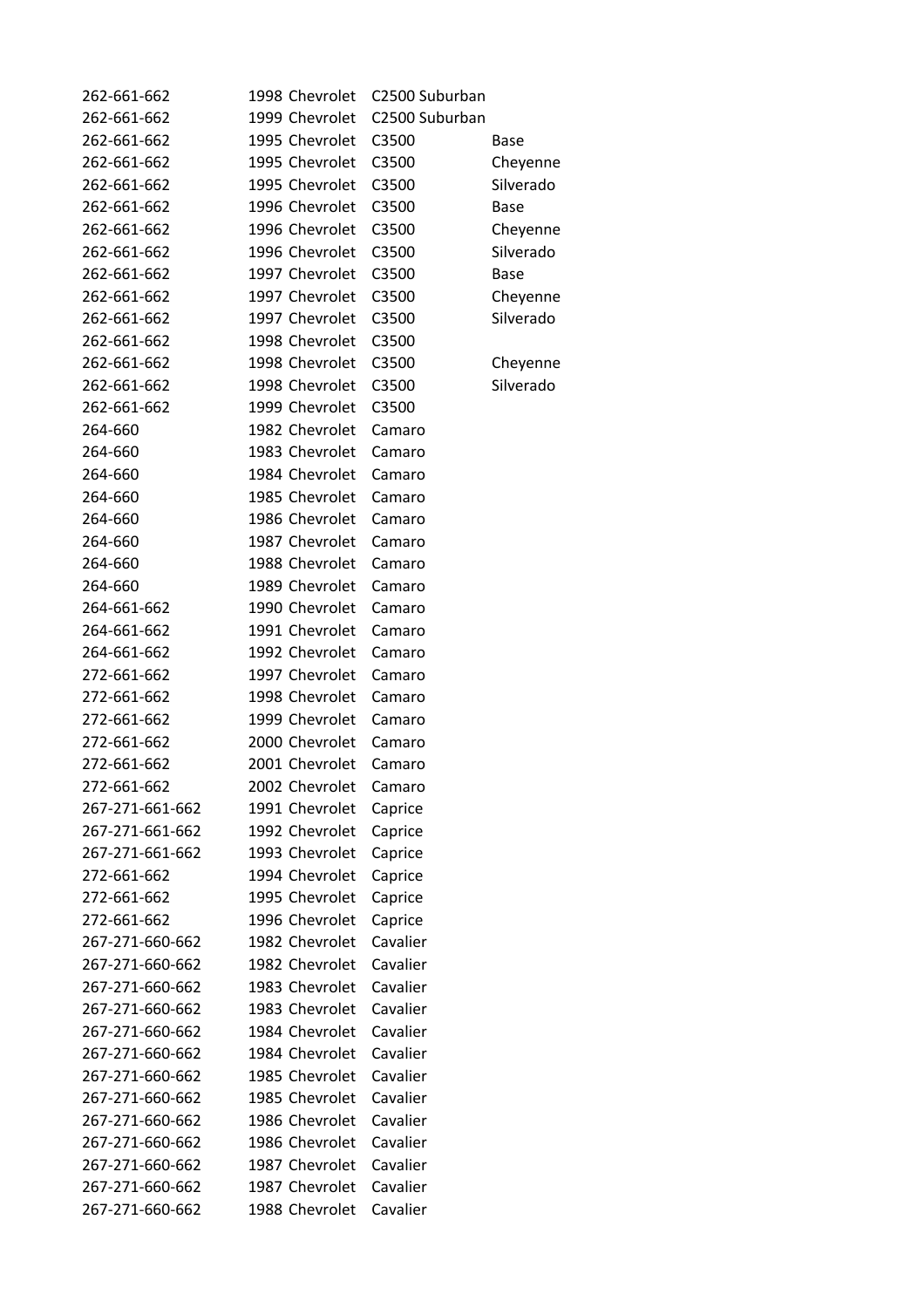| 267-271-660-662 | 1988 Chevrolet | Cavalier           |
|-----------------|----------------|--------------------|
| 267-271-660-662 | 1989 Chevrolet | Cavalier           |
| 267-271-660-662 | 1990 Chevrolet | Cavalier           |
| 268-271-660     | 1991 Chevrolet | Cavalier           |
| 268-271-660     | 1992 Chevrolet | Cavalier           |
| 268-271-660     | 1993 Chevrolet | Cavalier           |
| 268-271-660     | 1994 Chevrolet | Cavalier           |
| 272-661-662     | 1995 Chevrolet | Cavalier           |
| 272-661-662     | 1996 Chevrolet | Cavalier           |
| 272-661-662     | 1997 Chevrolet | Cavalier           |
| 272-661-662     | 1998 Chevrolet | Cavalier           |
| 272-661-662     | 1999 Chevrolet | Cavalier           |
| 264-660         | 1982 Chevrolet | Celebrity          |
| 264-660         | 1983 Chevrolet | Celebrity          |
| 264-660         | 1984 Chevrolet | Celebrity          |
| 264-660         | 1985 Chevrolet |                    |
|                 |                | Celebrity          |
| 264-660         | 1986 Chevrolet | Celebrity          |
| 264-660         | 1987 Chevrolet | Celebrity          |
| 264-269-661-662 | 1988 Chevrolet | Celebrity          |
| 264-269-661-662 | 1989 Chevrolet | Celebrity          |
| 264-269-660     | 1985 Chevrolet | <b>Citation II</b> |
| 266-271-661-662 | 1991 Chevrolet | Corsica            |
| 266-271-661-662 | 1992 Chevrolet | Corsica            |
| 266-271-661-662 | 1993 Chevrolet | Corsica            |
| 266-271-661-662 | 1994 Chevrolet | Corsica            |
| 266-271-661-662 | 1995 Chevrolet | Corsica            |
| 266-271-661-662 | 1996 Chevrolet | Corsica            |
| 264-269-660-662 | 1984 Chevrolet | Corvette           |
| 264-269-660-662 | 1985 Chevrolet | Corvette           |
| 264-269-660-662 | 1986 Chevrolet | Corvette           |
| 264-269-660-662 | 1987 Chevrolet | Corvette           |
| 264-269-660-662 | 1988 Chevrolet | Corvette           |
| 272-661-662     | 1997 Chevrolet | Corvette           |
| 272-661-662     | 1998 Chevrolet | Corvette           |
| 272-661-662     | 1999 Chevrolet | Corvette           |
| 272-661-662     | 2000 Chevrolet | Corvette           |
| 272-661-662     | 2001 Chevrolet | Corvette           |
| 272-661-662     | 2002 Chevrolet | Corvette           |
| 272-661-662     | 2003 Chevrolet | Corvette           |
| 272-661-662     | 2004 Chevrolet | Corvette           |
| 264-660         | 1985 Chevrolet | El Camino          |
| 264-660         | 1986 Chevrolet | El Camino          |
| 264-660         | 1987 Chevrolet | El Camino          |
| 262-661-662     | 1996 Chevrolet | Express 1500       |
| 262-661-662     | 1997 Chevrolet | Express 1500       |
| 262-661-662     | 1998 Chevrolet | Express 1500       |
| 262-661-662     | 1999 Chevrolet | Express 1500       |
| 262-661-662     | 2000 Chevrolet | Express 1500       |
| 262-661-662     | 1996 Chevrolet | Express 2500       |
| 262-661-662     | 1997 Chevrolet |                    |
|                 |                | Express 2500       |
| 262-661-662     | 1998 Chevrolet | Express 2500       |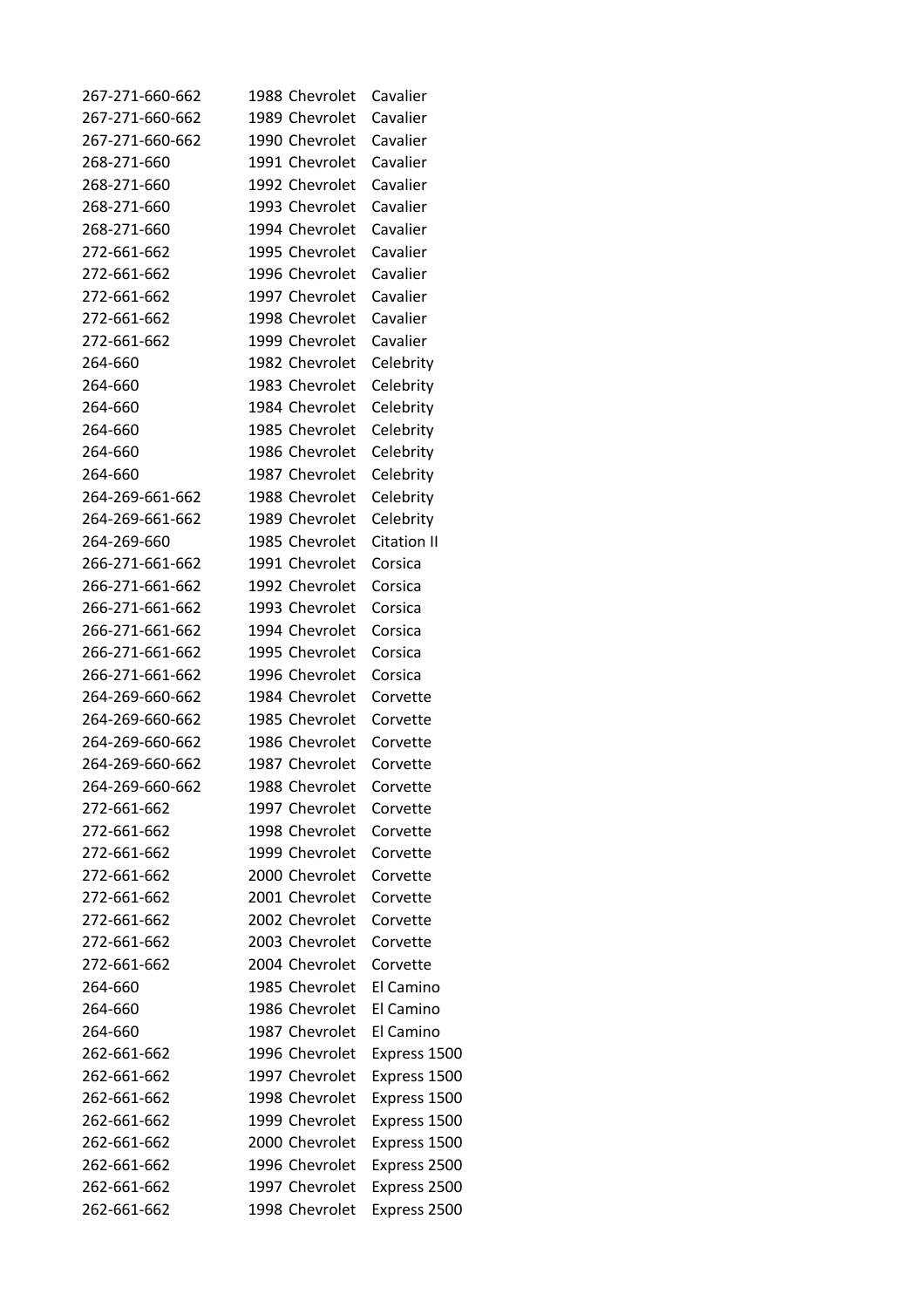| 262-661-662 | 1999 Chevrolet | Express 2500    |                       |
|-------------|----------------|-----------------|-----------------------|
| 262-661-662 | 2000 Chevrolet | Express 2500    |                       |
| 262-661-662 | 1996 Chevrolet | Express 3500    |                       |
| 262-661-662 | 1997 Chevrolet | Express 3500    |                       |
| 262-661-662 | 1998 Chevrolet | Express 3500    |                       |
| 262-661-662 | 1999 Chevrolet | Express 3500    |                       |
| 262-661-662 | 2000 Chevrolet | Express 3500    |                       |
| 269-661-662 | 1988 Chevrolet | G <sub>10</sub> |                       |
| 269-661-662 | 1989 Chevrolet | G10             |                       |
| 269-661-662 | 1990 Chevrolet | G10             |                       |
| 269-661-662 | 1991 Chevrolet | G <sub>10</sub> |                       |
| 269-661-662 | 1992 Chevrolet | G10             |                       |
| 269-661-662 | 1993 Chevrolet | G10             |                       |
| 269-661-662 | 1994 Chevrolet | G10             |                       |
| 269-661-662 | 1995 Chevrolet | G10             |                       |
| 269-661-662 | 1988 Chevrolet | G20             |                       |
| 269-661-662 | 1989 Chevrolet | G20             |                       |
| 269-661-662 | 1990 Chevrolet | G20             |                       |
| 269-661-662 | 1991 Chevrolet | G20             |                       |
| 269-661-662 | 1992 Chevrolet | G20             |                       |
| 269-661-662 | 1993 Chevrolet | G <sub>20</sub> |                       |
| 269-661-662 | 1994 Chevrolet | G20             |                       |
| 269-661-662 | 1995 Chevrolet | G <sub>20</sub> |                       |
| 269-661-662 | 1988 Chevrolet | G30             |                       |
| 269-661-662 | 1989 Chevrolet | G30             |                       |
| 269-661-662 | 1990 Chevrolet | G30             |                       |
| 269-661-662 | 1991 Chevrolet | G30             |                       |
| 269-661-662 | 1992 Chevrolet | G30             |                       |
| 269-661-662 | 1993 Chevrolet | G30             |                       |
| 269-661-662 | 1994 Chevrolet | G30             |                       |
| 269-661-662 | 1995 Chevrolet | G30             |                       |
| 272-661-662 | 1994 Chevrolet | Impala          |                       |
| 272-661-662 | 1995 Chevrolet | Impala          |                       |
| 272-661-662 | 1996 Chevrolet | Impala          |                       |
| 262-661-662 | 1995 Chevrolet | K1500           | Base                  |
| 262-661-662 | 1995 Chevrolet | K1500           |                       |
| 262-661-662 | 1995 Chevrolet | K1500           | Cheyenne<br>Silverado |
| 262-661-662 | 1996 Chevrolet | K1500           | <b>Base</b>           |
| 262-661-662 | 1996 Chevrolet | K1500           |                       |
| 262-661-662 | 1996 Chevrolet | K1500           | Cheyenne<br>Silverado |
| 262-661-662 | 1997 Chevrolet | K1500           |                       |
| 262-661-662 | 1997 Chevrolet | K1500           | <b>Base</b>           |
|             |                |                 | Cheyenne              |
| 262-661-662 | 1997 Chevrolet | K1500           | Silverado             |
| 262-661-662 | 1998 Chevrolet | K1500           | WT                    |
| 262-661-662 | 1998 Chevrolet | K1500           | Cheyenne              |
| 262-661-662 | 1998 Chevrolet | K1500           | Silverado             |
| 262-661-662 | 1999 Chevrolet | K1500           |                       |
| 262-661-662 | 1995 Chevrolet | K1500 Suburban  |                       |
| 262-661-662 | 1996 Chevrolet | K1500 Suburban  |                       |
| 262-661-662 | 1997 Chevrolet | K1500 Suburban  |                       |
| 262-661-662 | 1998 Chevrolet | K1500 Suburban  |                       |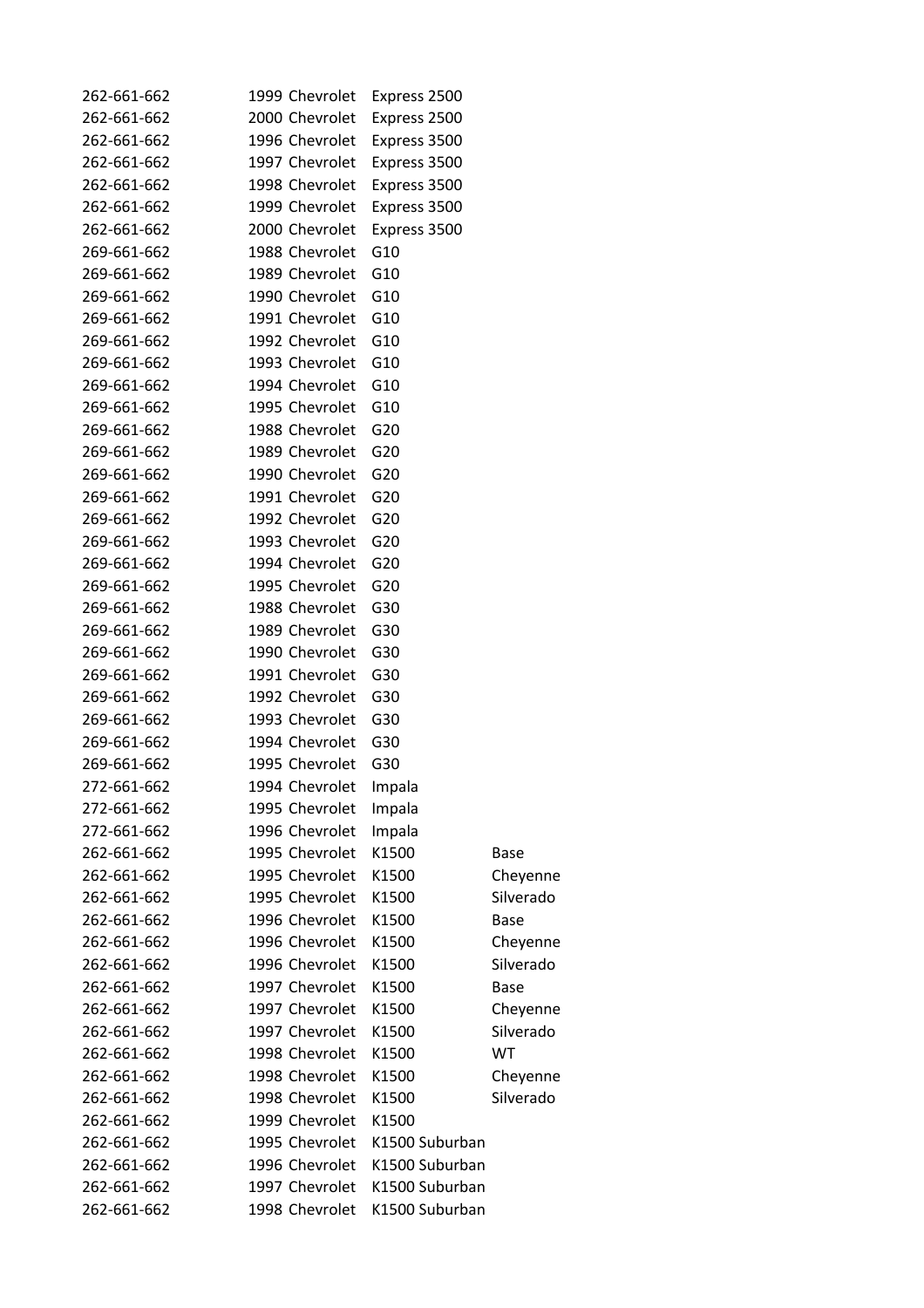| 262-661-662     | 1999 Chevrolet | K1500 Suburban |             |
|-----------------|----------------|----------------|-------------|
| 262-661-662     | 1995 Chevrolet | K2500          | Base        |
| 262-661-662     | 1995 Chevrolet | K2500          | Cheyenne    |
| 262-661-662     | 1995 Chevrolet | K2500          | Silverado   |
| 262-661-662     | 1996 Chevrolet | K2500          | <b>Base</b> |
| 262-661-662     | 1996 Chevrolet | K2500          | Cheyenne    |
| 262-661-662     | 1996 Chevrolet | K2500          | Silverado   |
| 262-661-662     | 1997 Chevrolet | K2500          | <b>Base</b> |
| 262-661-662     | 1997 Chevrolet | K2500          | Cheyenne    |
| 262-661-662     | 1997 Chevrolet | K2500          | Silverado   |
| 262-661-662     | 1998 Chevrolet | K2500          | WT          |
| 262-661-662     | 1998 Chevrolet | K2500          | Cheyenne    |
| 262-661-662     | 1998 Chevrolet | K2500          | Silverado   |
| 262-661-662     | 1999 Chevrolet | K2500          |             |
| 262-661-662     | 1995 Chevrolet | K2500 Suburban |             |
| 262-661-662     | 1996 Chevrolet | K2500 Suburban |             |
| 262-661-662     | 1997 Chevrolet | K2500 Suburban |             |
| 262-661-662     | 1998 Chevrolet | K2500 Suburban |             |
| 262-661-662     | 1999 Chevrolet | K2500 Suburban |             |
| 262-661-662     | 1995 Chevrolet | K3500          | Base        |
| 262-661-662     | 1995 Chevrolet | K3500          | Cheyenne    |
| 262-661-662     | 1995 Chevrolet | K3500          | Silverado   |
| 262-661-662     | 1996 Chevrolet | K3500          | <b>Base</b> |
| 262-661-662     | 1996 Chevrolet | K3500          | Cheyenne    |
| 262-661-662     | 1996 Chevrolet | K3500          | Silverado   |
| 262-661-662     | 1997 Chevrolet | K3500          | <b>Base</b> |
| 262-661-662     | 1997 Chevrolet | K3500          | Cheyenne    |
| 262-661-662     | 1997 Chevrolet | K3500          | Silverado   |
| 262-661-662     | 1998 Chevrolet | K3500          |             |
| 262-661-662     | 1998 Chevrolet | K3500          | Cheyenne    |
| 262-661-662     | 1998 Chevrolet | K3500          | Silverado   |
| 262-661-662     | 1999 Chevrolet | K3500          |             |
| 271-660         | 1990 Chevrolet | Lumina         |             |
| 271-660         | 1991 Chevrolet | Lumina         |             |
| 271-660         | 1992 Chevrolet | Lumina         |             |
| 271-660         | 1993 Chevrolet | Lumina         |             |
| 271-660         | 1994 Chevrolet | Lumina         |             |
| 272-661-662     | 1995 Chevrolet | Lumina         |             |
| 272-661-662     | 1996 Chevrolet | Lumina         |             |
| 272-661-662     | 1997 Chevrolet | Lumina         |             |
| 272-661-662     | 1998 Chevrolet | Lumina         |             |
| 272-661-662     | 1999 Chevrolet | Lumina         |             |
| 272-661-662     | 2000 Chevrolet | Lumina         |             |
| 266-271-661-662 | 1990 Chevrolet | Lumina APV     |             |
| 266-271-661-662 | 1991 Chevrolet | Lumina APV     |             |
| 266-271-661-662 | 1992 Chevrolet | Lumina APV     |             |
| 266-271-661-662 | 1993 Chevrolet | Lumina APV     |             |
| 266-271-661-662 | 1994 Chevrolet | Lumina APV     |             |
| 266-271-661-662 | 1995 Chevrolet | Lumina APV     |             |
| 266-271-661-662 | 1996 Chevrolet | Lumina APV     |             |
| 272-661-662     | 1997 Chevrolet | Malibu         |             |
|                 |                |                |             |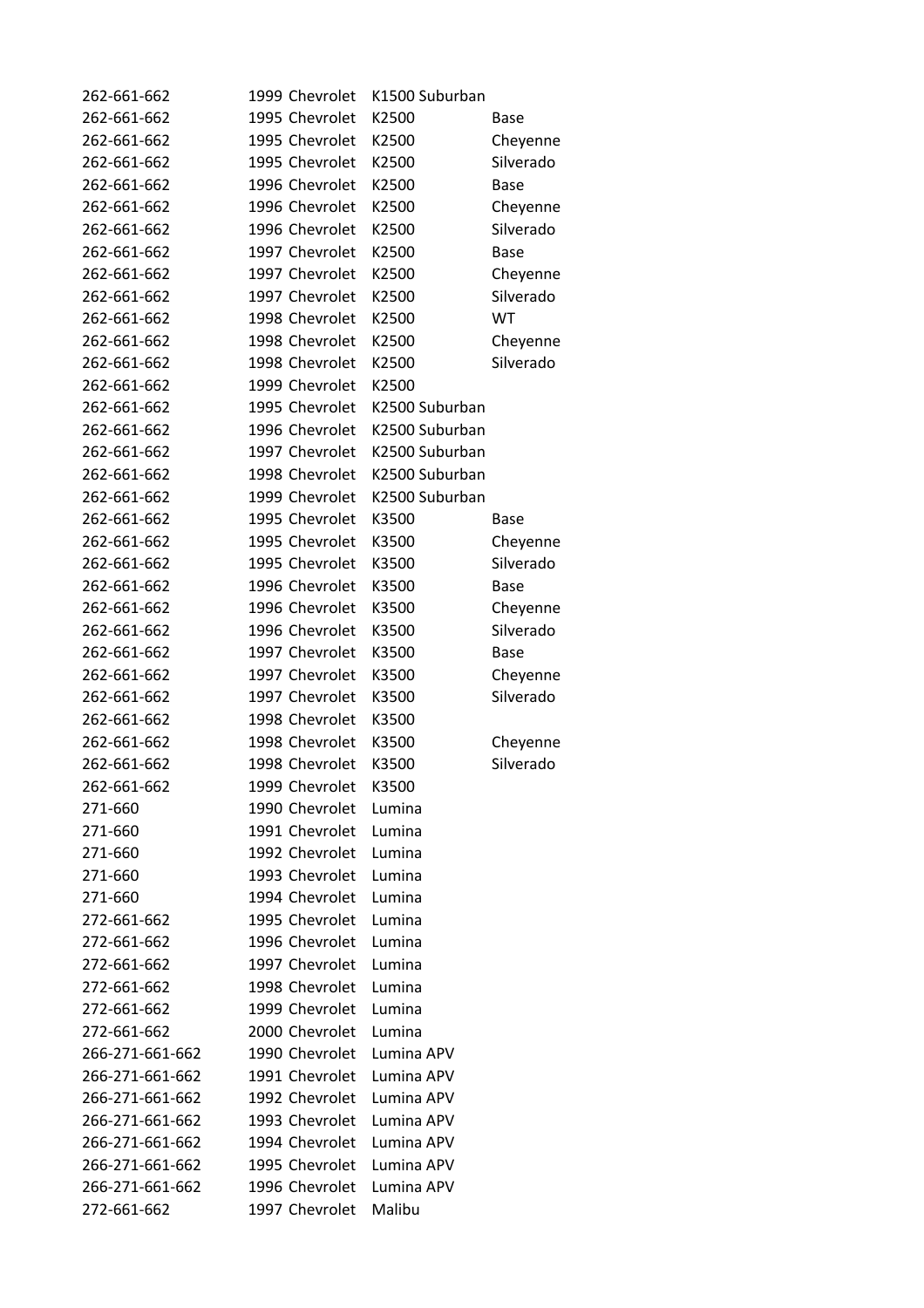| 272-661-662     | 1998 Chevrolet     | Malibu                    |
|-----------------|--------------------|---------------------------|
| 272-661-662     | 1999 Chevrolet     | Malibu                    |
| 264-660         | 1985 Chevrolet     | Monte Carlo               |
| 264-660         | 1986 Chevrolet     | Monte Carlo               |
| 264-660         | 1987 Chevrolet     | Monte Carlo               |
| 264-660         | 1988 Chevrolet     | Monte Carlo               |
| 272-661-662     | 1995 Chevrolet     | Monte Carlo               |
| 272-661-662     | 1996 Chevrolet     | <b>Monte Carlo</b>        |
| 272-661-662     | 1997 Chevrolet     | Monte Carlo               |
| 272-661-662     | 1998 Chevrolet     | Monte Carlo               |
| 272-661-662     | 1999 Chevrolet     | Monte Carlo               |
| 269-660         | 1985 Chevrolet     | Nova                      |
| 269-660         | 1986 Chevrolet     | Nova                      |
| 269-660         | 1987 Chevrolet     | Nova                      |
| 269-660         | 1988 Chevrolet     | Nova                      |
| 264-269-660-662 | 1989 Chevrolet     | R1500 Suburban Scottsdale |
| 264-269-660-662 | 1989 Chevrolet     | R1500 Suburban Silverado  |
| 264-269-660-662 | 1990 Chevrolet     | R1500 Suburban Scottsdale |
| 264-269-660-662 | 1990 Chevrolet     | R1500 Suburban Silverado  |
| 264-269-660-662 | 1991 Chevrolet     | R1500 Suburban Scottsdale |
|                 | 1991 Chevrolet     | R1500 Suburban Silverado  |
| 264-269-660-662 |                    |                           |
| 264-269-660-662 | 1989 Chevrolet     | R2500 Suburban Scottsdale |
| 264-269-660-662 | 1989 Chevrolet     | R2500 Suburban Silverado  |
| 264-269-660-662 | 1990 Chevrolet     | R2500 Suburban Scottsdale |
| 264-269-660-662 | 1990 Chevrolet     | R2500 Suburban Silverado  |
| 264-269-660-662 | 1991 Chevrolet     | R2500 Suburban Scottsdale |
| 264-269-660-662 | 1991 Chevrolet     | R2500 Suburban Silverado  |
| 271-660         | 1982 Chevrolet     | S <sub>10</sub>           |
| 271-660         | 1983 Chevrolet     | S <sub>10</sub>           |
| 271-660         | 1984 Chevrolet     | S <sub>10</sub>           |
| 271-660         | 1985 Chevrolet     | S <sub>10</sub>           |
| 269-660         | 1986 Chevrolet S10 |                           |
| 269-660         | 1987 Chevrolet     | S <sub>10</sub>           |
| 269-660-662     | 1988 Chevrolet     | S <sub>10</sub>           |
| 269-660-662     | 1989 Chevrolet     | S <sub>10</sub>           |
| 269-661-662     | 1990 Chevrolet     | S <sub>10</sub>           |
| 269-661-662     | 1991 Chevrolet     | S <sub>10</sub>           |
| 269-661-662     | 1992 Chevrolet     | S <sub>10</sub>           |
| 269-661-662     | 1993 Chevrolet     | S <sub>10</sub>           |
| 272-661-662     | 1998 Chevrolet     | S <sub>10</sub>           |
| 272-661-662     | 1999 Chevrolet     | S <sub>10</sub>           |
| 272-661-662     | 2000 Chevrolet     | S <sub>10</sub>           |
| 272-661-662     | 2001 Chevrolet     | S <sub>10</sub>           |
| 272-661-662     | 2002 Chevrolet     | S <sub>10</sub>           |
| 269-660         | 1986 Chevrolet     | S <sub>10</sub> Blazer    |
| 269-660         | 1987 Chevrolet     | S10 Blazer                |
| 269-660-662     | 1988 Chevrolet     | S10 Blazer                |
| 269-660-662     | 1989 Chevrolet     | S10 Blazer                |
| 269-661-662     | 1990 Chevrolet     | S10 Blazer                |
| 269-661-662     | 1991 Chevrolet     | S <sub>10</sub> Blazer    |
| 269-661-662     | 1992 Chevrolet     | S10 Blazer                |
|                 |                    |                           |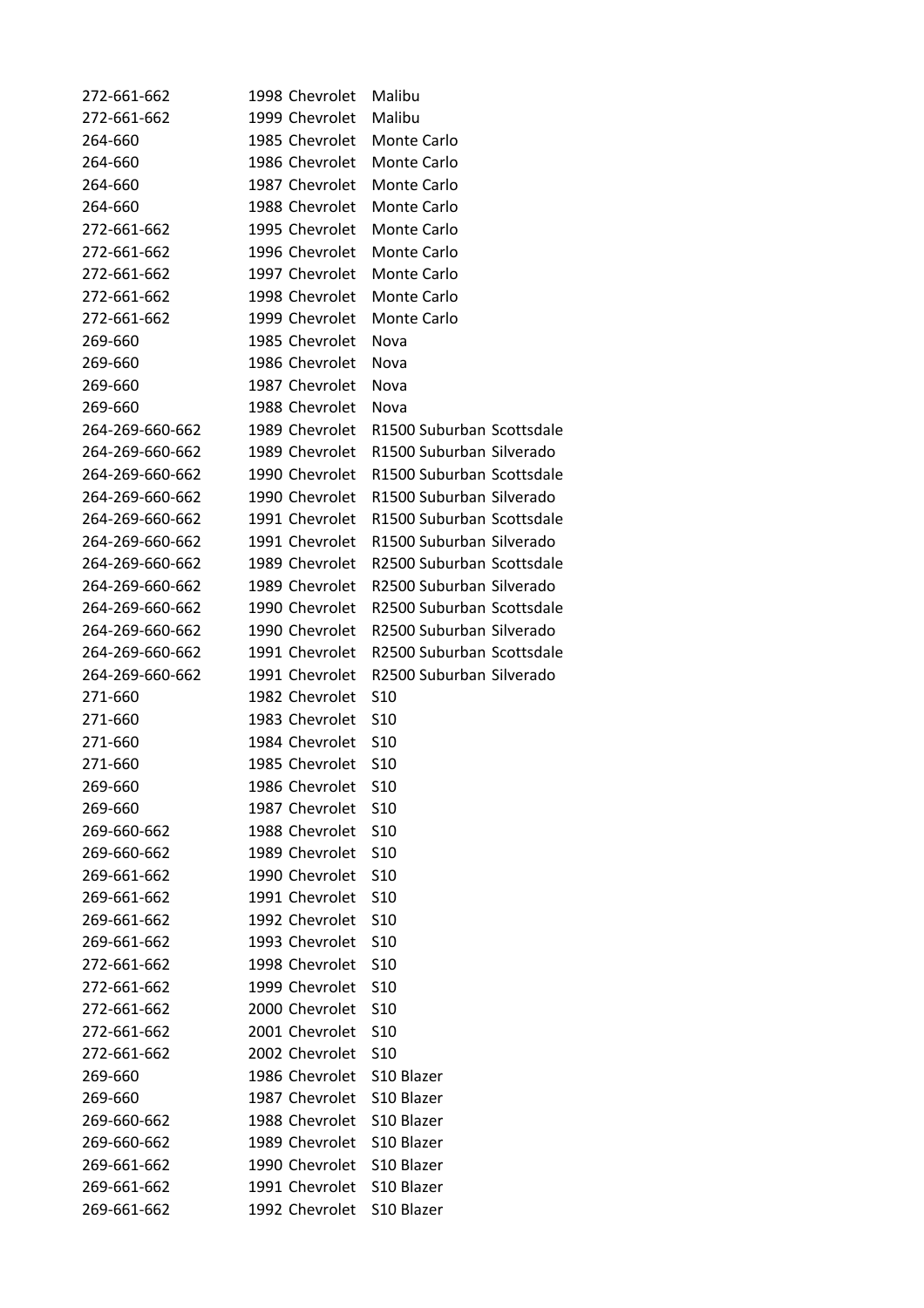| 269-661-662     | 1993 Chevrolet | S <sub>10</sub> Blazer                  |
|-----------------|----------------|-----------------------------------------|
| 269-661-662     | 1994 Chevrolet | S10 Blazer                              |
| 262-661-662     | 1999 Chevrolet | Silverado 1500                          |
| 262-661-662     | 2000 Chevrolet | Silverado 1500                          |
| 262-661-662     | 2001 Chevrolet | Silverado 1500                          |
| 262-661-662     | 2002 Chevrolet | Silverado 1500                          |
| 262-661-662     | 1999 Chevrolet | Silverado 2500                          |
| 262-661-662     | 2000 Chevrolet | Silverado 2500                          |
| 262-661-662     | 2001 Chevrolet | Silverado 2500                          |
| 262-661-662     | 2002 Chevrolet | Silverado 2500                          |
| 262-661-662     | 2001 Chevrolet | Silverado 3500                          |
| 262-661-662     | 2002 Chevrolet | Silverado 3500                          |
| 262-661-662     | 2000 Chevrolet | Suburban 1500                           |
| 262-661-662     | 2001 Chevrolet | Suburban 1500                           |
| 262-661-662     | 2002 Chevrolet | Suburban 1500                           |
| 262-661-662     | 2000 Chevrolet | Suburban 2500                           |
| 262-661-662     | 2001 Chevrolet | Suburban 2500                           |
| 262-661-662     | 2002 Chevrolet | Suburban 2500                           |
| 269-661-662     | 1995 Chevrolet | Tahoe                                   |
| 269-661-662     | 1996 Chevrolet | Tahoe                                   |
| 269-661-662     | 1997 Chevrolet | Tahoe                                   |
| 269-661-662     | 1998 Chevrolet | Tahoe                                   |
| 269-661-662     | 1999 Chevrolet | Tahoe                                   |
| 269-661-662     | 2000 Chevrolet | Tahoe                                   |
| 269-661-662     | 2001 Chevrolet | Tahoe                                   |
| 269-661-662     | 2002 Chevrolet | Tahoe                                   |
| 264-269-660-662 | 1989 Chevrolet | V1500 Suburban Scottsdale               |
| 264-269-660-662 | 1989 Chevrolet | V1500 Suburban Silverado                |
| 264-269-660-662 | 1990 Chevrolet | V1500 Suburban Scottsdale               |
| 264-269-660-662 | 1990 Chevrolet | V1500 Suburban Silverado                |
| 264-269-660-662 | 1991 Chevrolet | V1500 Suburban Scottsdale               |
| 264-269-660-662 |                | 1991 Chevrolet V1500 Suburban Silverado |
| 264-269-660-662 | 1989 Chevrolet | V2500 Suburban Scottsdale               |
| 264-269-660-662 | 1989 Chevrolet | V2500 Suburban Silverado                |
| 264-269-660-662 | 1990 Chevrolet | V2500 Suburban Scottsdale               |
| 264-269-660-662 | 1990 Chevrolet | V2500 Suburban Silverado                |
| 264-269-660-662 | 1991 Chevrolet | V2500 Suburban Scottsdale               |
| 264-269-660-662 | 1991 Chevrolet | V2500 Suburban Silverado                |
| 272-661-662     | 1997 Chevrolet | Venture                                 |
| 272-661-662     | 1998 Chevrolet | Venture                                 |
| 272-661-662     | 1999 Chevrolet | Venture                                 |
| 270-670         | 1993 Chrysler  | Concorde                                |
| 270-670         | 1994 Chrysler  | Concorde                                |
| 270-670         | 1995 Chrysler  | Concorde                                |
| 270-670         | 1996 Chrysler  | Concorde                                |
| 270-670         | 1997 Chrysler  | Concorde                                |
| 270-670         | 1997 Chrysler  | Concorde                                |
| 270-670         | 1976 Chrysler  | Cordoba                                 |
| 270-670         | 1977 Chrysler  | Cordoba                                 |
| 270-670         | 1978 Chrysler  | Cordoba                                 |
| 270-670         | 1979 Chrysler  | Cordoba                                 |
|                 |                |                                         |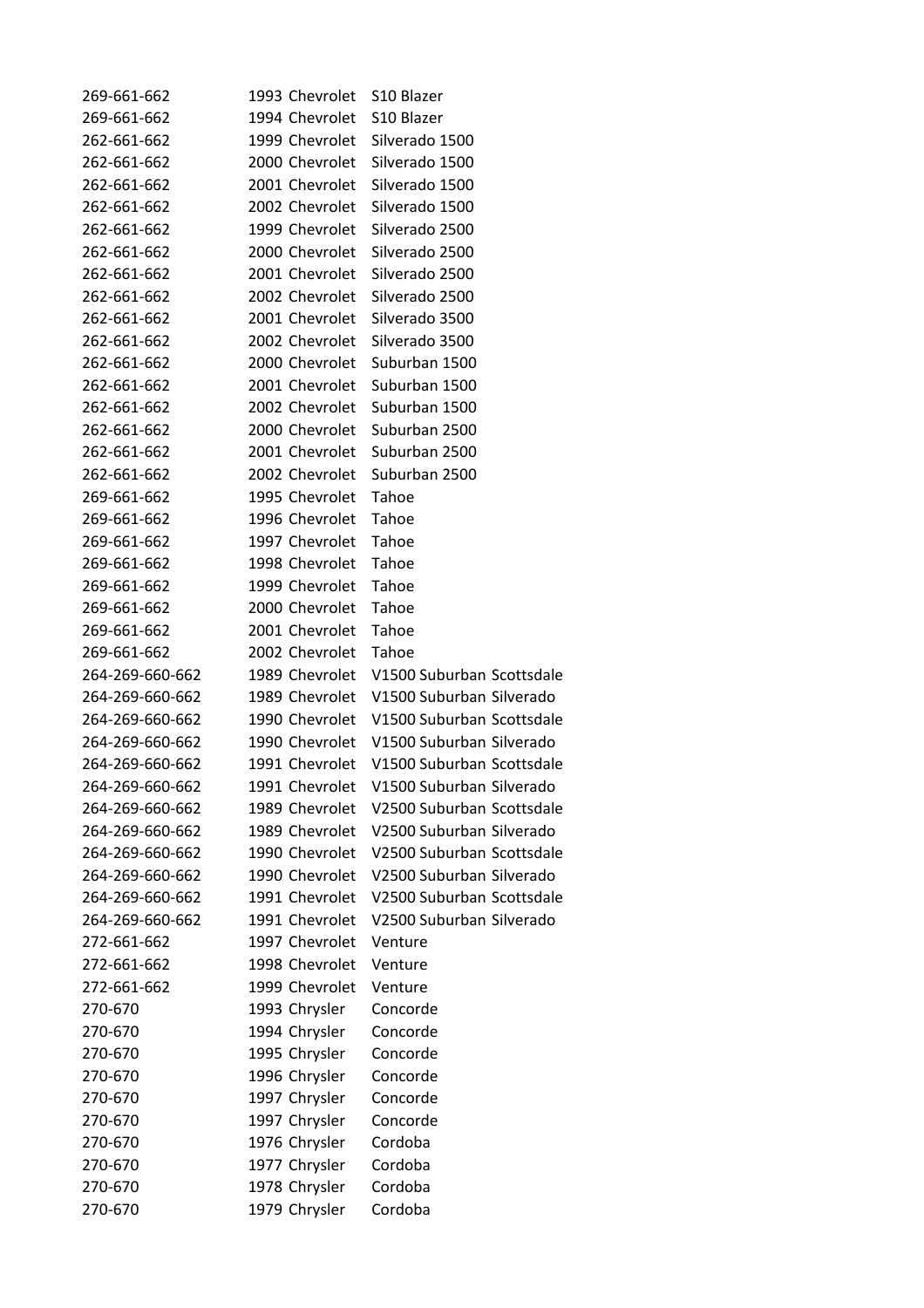| 270-670 | 1980 Chrysler | Cordoba             |
|---------|---------------|---------------------|
| 270-670 | 1981 Chrysler | Cordoba             |
| 270-670 | 1982 Chrysler | Cordoba             |
| 270-670 | 1983 Chrysler | <b>Fifth Avenue</b> |
| 270-670 | 1984 Chrysler | <b>Fifth Avenue</b> |
| 270-670 | 1985 Chrysler | <b>Fifth Avenue</b> |
| 270-670 | 1986 Chrysler | <b>Fifth Avenue</b> |
| 270-670 | 1987 Chrysler | <b>Fifth Avenue</b> |
| 270-670 | 1988 Chrysler | <b>Fifth Avenue</b> |
| 270-670 | 1989 Chrysler | <b>Fifth Avenue</b> |
| 270-670 | 1982 Chrysler | Imperial            |
| 270-670 | 1983 Chrysler | Imperial            |
| 270-670 | 1990 Chrysler | Imperial            |
| 270-670 | 1991 Chrysler | Imperial            |
| 270-670 | 1992 Chrysler | Imperial            |
| 270-670 | 1993 Chrysler | Imperial            |
| 270-670 | 1984 Chrysler | Laser               |
| 270-670 | 1985 Chrysler | Laser               |
| 270-670 | 1986 Chrysler | Laser               |
| 270-670 | 1977 Chrysler | LeBaron             |
| 270-670 | 1978 Chrysler | LeBaron             |
| 270-670 | 1979 Chrysler | LeBaron             |
| 270-670 | 1980 Chrysler | LeBaron             |
| 270-670 | 1981 Chrysler | LeBaron             |
| 270-670 | 1982 Chrysler | LeBaron             |
| 270-670 | 1983 Chrysler | LeBaron             |
| 270-670 | 1984 Chrysler | LeBaron             |
|         |               |                     |
| 270-670 | 1985 Chrysler | LeBaron             |
| 270-670 | 1986 Chrysler | LeBaron             |
| 270-670 | 1987 Chrysler | LeBaron             |
| 270-670 | 1988 Chrysler | LeBaron             |
| 270-670 | 1989 Chrysler | LeBaron             |
| 270-670 | 1990 Chrysler | LeBaron             |
| 270-670 | 1991 Chrysler | LeBaron             |
| 270-670 | 1992 Chrysler | LeBaron             |
| 270-670 | 1993 Chrysler | LeBaron             |
| 270-670 | 1994 Chrysler | LeBaron             |
| 270-670 | 1995 Chrysler | LeBaron             |
| 270-670 | 1995 Chrysler | LHS                 |
| 270-670 | 1996 Chrysler | LHS                 |
| 270-670 | 1997 Chrysler | LHS                 |
| 270-670 | 1982 Chrysler | New Yorker          |
| 270-670 | 1983 Chrysler | New Yorker          |
| 270-670 | 1984 Chrysler | <b>New Yorker</b>   |
| 270-670 | 1985 Chrysler | <b>New Yorker</b>   |
| 270-670 | 1986 Chrysler | New Yorker          |
| 270-670 | 1987 Chrysler | New Yorker          |
| 270-670 | 1988 Chrysler | New Yorker          |
| 270-670 | 1989 Chrysler | New Yorker          |
| 270-670 | 1977 Chrysler | Newport             |
| 270-670 | 1978 Chrysler | Newport             |
|         |               |                     |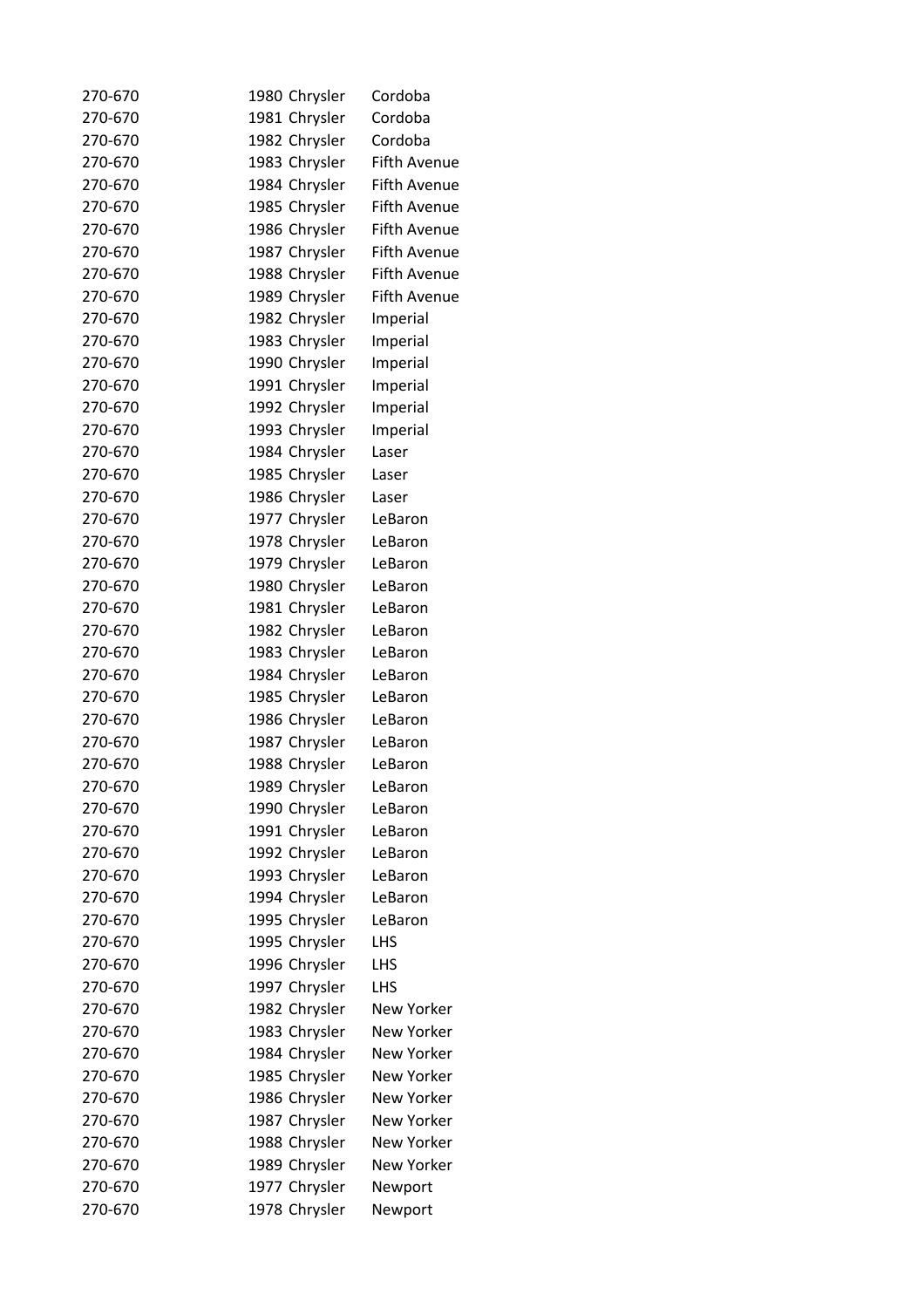| 270-670 | 1979 Chrysler | Newport          |
|---------|---------------|------------------|
| 270-670 | 1980 Chrysler | Newport          |
| 270-670 | 1982 Dodge    | 400              |
| 270-670 | 1983 Dodge    | 400              |
| 270-670 | 1983 Dodge    | 600              |
| 270-670 | 1984 Dodge    | 600              |
| 270-670 | 1985 Dodge    | 600              |
| 270-670 | 1986 Dodge    | 600              |
| 270-670 | 1987 Dodge    | 600              |
| 270-670 | 1982 Dodge    | Aries            |
| 270-670 | 1983 Dodge    | Aries            |
| 270-670 | 1984 Dodge    | Aries            |
| 270-670 | 1985 Dodge    | Aries            |
| 270-670 | 1986 Dodge    | Aries            |
| 270-670 | 1987 Dodge    | Aries            |
| 270-670 | 1988 Dodge    | Aries            |
| 270-670 | 1989 Dodge    | Aries            |
| 270-670 | 1976 Dodge    | Aspen            |
| 270-670 | 1977 Dodge    | Aspen            |
| 270-670 | 1978 Dodge    | Aspen            |
| 270-670 | 1979 Dodge    | Aspen            |
| 270-670 | 1980 Dodge    | Aspen            |
| 270-670 | 1978 Dodge    | B <sub>100</sub> |
| 270-670 | 1979 Dodge    | B100             |
| 270-670 | 1980 Dodge    | B100             |
| 270-670 | 1981 Dodge    | B150             |
| 270-670 | 1982 Dodge    | B150             |
| 270-670 | 1983 Dodge    | <b>B150</b>      |
| 270-670 | 1984 Dodge    | B150             |
| 270-670 | 1985 Dodge    | B150             |
| 270-670 | 1986 Dodge    | B150             |
| 270-670 | 1987 Dodge    | B150             |
| 270-670 | 1988 Dodge    | <b>B150</b>      |
| 270-670 | 1989 Dodge    | B150             |
| 270-670 | 1990 Dodge    | B150             |
| 270-670 | 1991 Dodge    | B150             |
| 270-670 | 1992 Dodge    | B150             |
| 270-670 | 1993 Dodge    | <b>B150</b>      |
| 270-670 | 1994 Dodge    | B150             |
| 270-670 | 1995 Dodge    | B1500            |
| 270-670 | 1996 Dodge    | B1500            |
| 270-670 | 1997 Dodge    | B1500            |
| 270-670 | 1998 Dodge    | B1500            |
| 270-670 | 1978 Dodge    | B <sub>200</sub> |
| 270-670 | 1979 Dodge    | B200             |
| 270-670 | 1980 Dodge    | B200             |
| 270-670 | 1981 Dodge    | B250             |
| 270-670 | 1982 Dodge    | B250             |
| 270-670 | 1983 Dodge    | B250             |
| 270-670 | 1984 Dodge    | B250             |
| 270-670 | 1985 Dodge    | B250             |
|         |               |                  |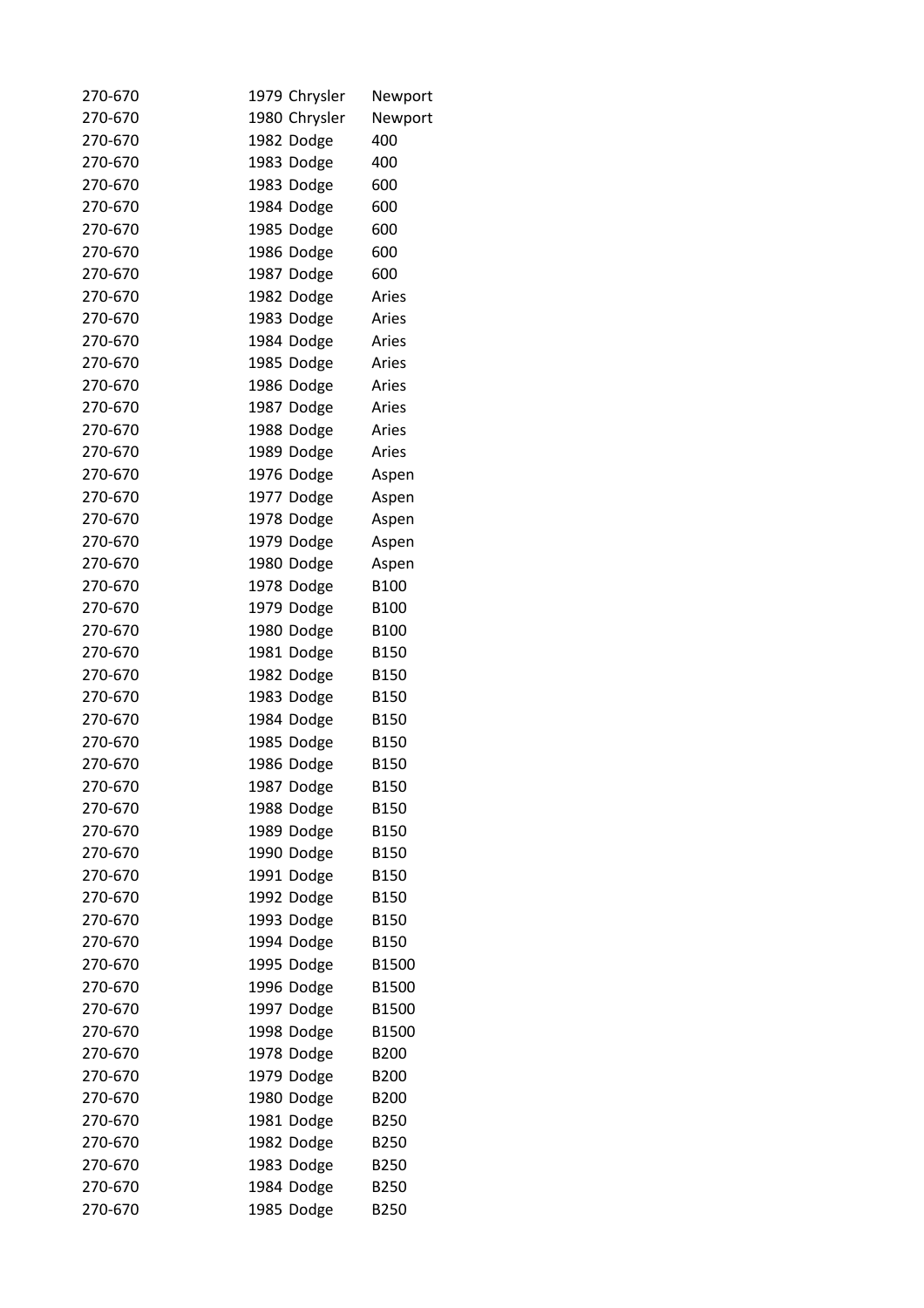| 270-670 | 1986 Dodge | <b>B250</b> |
|---------|------------|-------------|
| 270-670 | 1987 Dodge | B250        |
| 270-670 | 1988 Dodge | B250        |
| 270-670 | 1989 Dodge | B250        |
| 270-670 | 1990 Dodge | B250        |
| 270-670 | 1991 Dodge | B250        |
| 270-670 | 1992 Dodge | B250        |
| 270-670 | 1993 Dodge | B250        |
| 270-670 | 1994 Dodge | B250        |
| 270-670 | 1995 Dodge | B2500       |
| 270-670 | 1996 Dodge | B2500       |
| 270-670 | 1997 Dodge | B2500       |
| 270-670 | 1998 Dodge | B2500       |
| 270-670 | 1978 Dodge | <b>B300</b> |
| 270-670 | 1979 Dodge | <b>B300</b> |
| 270-670 | 1980 Dodge | <b>B300</b> |
| 270-670 | 1981 Dodge | <b>B350</b> |
| 270-670 | 1982 Dodge | B350        |
| 270-670 | 1983 Dodge | <b>B350</b> |
| 270-670 | 1984 Dodge | <b>B350</b> |
| 270-670 | 1985 Dodge | <b>B350</b> |
| 270-670 | 1986 Dodge | <b>B350</b> |
| 270-670 | 1987 Dodge | <b>B350</b> |
| 270-670 | 1988 Dodge | <b>B350</b> |
| 270-670 | 1989 Dodge | <b>B350</b> |
| 270-670 | 1990 Dodge | <b>B350</b> |
| 270-670 | 1991 Dodge | B350        |
| 270-670 | 1992 Dodge | <b>B350</b> |
| 270-670 | 1993 Dodge | <b>B350</b> |
| 270-670 | 1994 Dodge | <b>B350</b> |
| 270-670 | 1995 Dodge | B3500       |
| 270-670 | 1996 Dodge | B3500       |
| 270-670 | 1997 Dodge | B3500       |
|         |            |             |
| 270-670 | 1998 Dodge | B3500       |
| 270-670 | 1984 Dodge | Caravan     |
| 270-670 | 1985 Dodge | Caravan     |
| 270-670 | 1986 Dodge | Caravan     |
| 270-670 | 1987 Dodge | Caravan     |
| 270-670 | 1988 Dodge | Caravan     |
| 270-670 | 1989 Dodge | Caravan     |
| 270-670 | 1990 Dodge | Caravan     |
| 270-670 | 1991 Dodge | Caravan     |
| 270-670 | 1992 Dodge | Caravan     |
| 270-670 | 1993 Dodge | Caravan     |
| 270-670 | 1994 Dodge | Caravan     |
| 270-670 | 1995 Dodge | Caravan     |
| 270-670 | 1996 Dodge | Caravan     |
| 270-670 | 1997 Dodge | Caravan     |
| 270-670 | 1998 Dodge | Caravan     |
| 270-670 | 1999 Dodge | Caravan     |
| 270-670 | 2000 Dodge | Caravan     |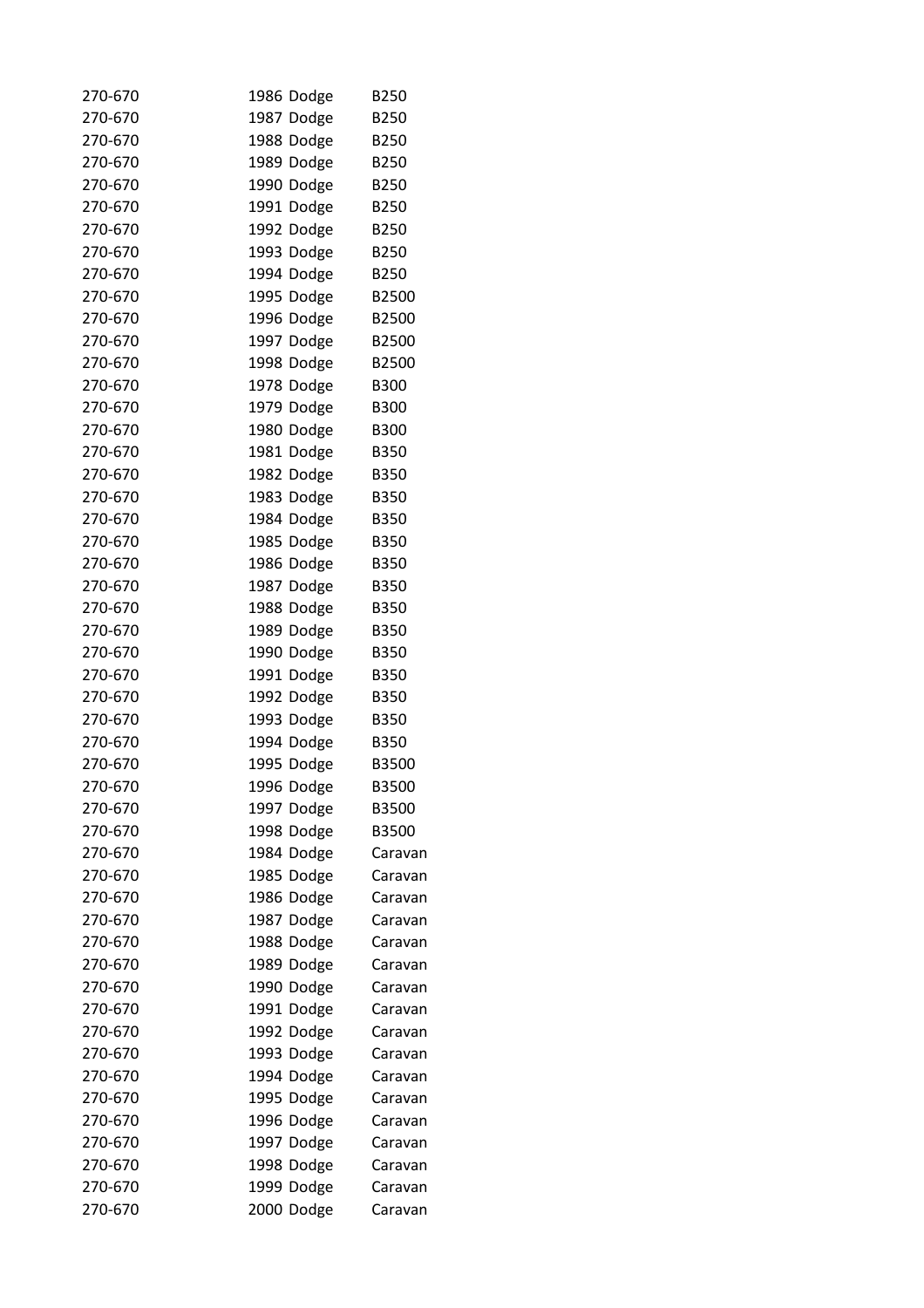| 270-670 | 1974 Dodge | Charger          |
|---------|------------|------------------|
| 270-670 | 1975 Dodge | Charger          |
| 270-670 | 1976 Dodge | Charger          |
| 270-670 | 1977 Dodge | Charger          |
| 270-670 | 1978 Dodge | Charger          |
| 270-670 | 1983 Dodge | Charger          |
| 270-670 | 1984 Dodge | Charger          |
| 270-670 | 1985 Dodge | Charger          |
| 270-670 | 1986 Dodge | Charger          |
| 270-670 | 1987 Dodge | Charger          |
| 270-670 | 1975 Dodge | D <sub>100</sub> |
| 270-670 | 1976 Dodge | D <sub>100</sub> |
| 270-670 | 1977 Dodge | D <sub>100</sub> |
| 270-670 | 1978 Dodge | D <sub>100</sub> |
| 270-670 | 1979 Dodge | D100             |
| 270-670 | 1974 Dodge | D100 Pickup      |
| 270-670 | 1980 Dodge | D <sub>150</sub> |
| 270-670 | 1981 Dodge | D150             |
| 270-670 | 1982 Dodge | D150             |
| 270-670 | 1983 Dodge | D150             |
| 270-670 | 1975 Dodge | D <sub>200</sub> |
| 270-670 | 1976 Dodge | D <sub>200</sub> |
| 270-670 | 1977 Dodge | D <sub>200</sub> |
| 270-670 | 1978 Dodge | D <sub>200</sub> |
| 270-670 | 1979 Dodge | D <sub>200</sub> |
| 270-670 |            | D <sub>200</sub> |
|         | 1980 Dodge |                  |
| 270-670 | 1974 Dodge | D200 Pickup      |
| 270-670 | 1981 Dodge | D <sub>250</sub> |
| 270-670 | 1982 Dodge | D <sub>250</sub> |
| 270-670 | 1983 Dodge | D <sub>250</sub> |
| 270-670 | 1975 Dodge | D300             |
| 270-670 | 1976 Dodge | D300             |
| 270-670 | 1977 Dodge | D300             |
| 270-670 | 1978 Dodge | D300             |
| 270-670 | 1979 Dodge | D300             |
| 270-670 | 1980 Dodge | D300             |
| 270-670 | 1974 Dodge | D300 Pickup      |
| 270-670 | 1981 Dodge | D350             |
| 270-670 | 1982 Dodge | D350             |
| 270-670 | 1983 Dodge | D350             |
| 270-670 | 1981 Dodge | D400             |
| 270-670 | 1981 Dodge | D450             |
| 270-670 | 1987 Dodge | Dakota           |
| 270-670 | 1988 Dodge | Dakota           |
| 270-670 | 1989 Dodge | Dakota           |
| 270-670 | 1990 Dodge | Dakota           |
| 270-670 | 1991 Dodge | Dakota           |
| 270-670 | 1992 Dodge | Dakota           |
| 270-670 | 1993 Dodge | Dakota           |
| 270-670 | 1994 Dodge | Dakota           |
| 270-670 | 1995 Dodge | Dakota           |
|         |            |                  |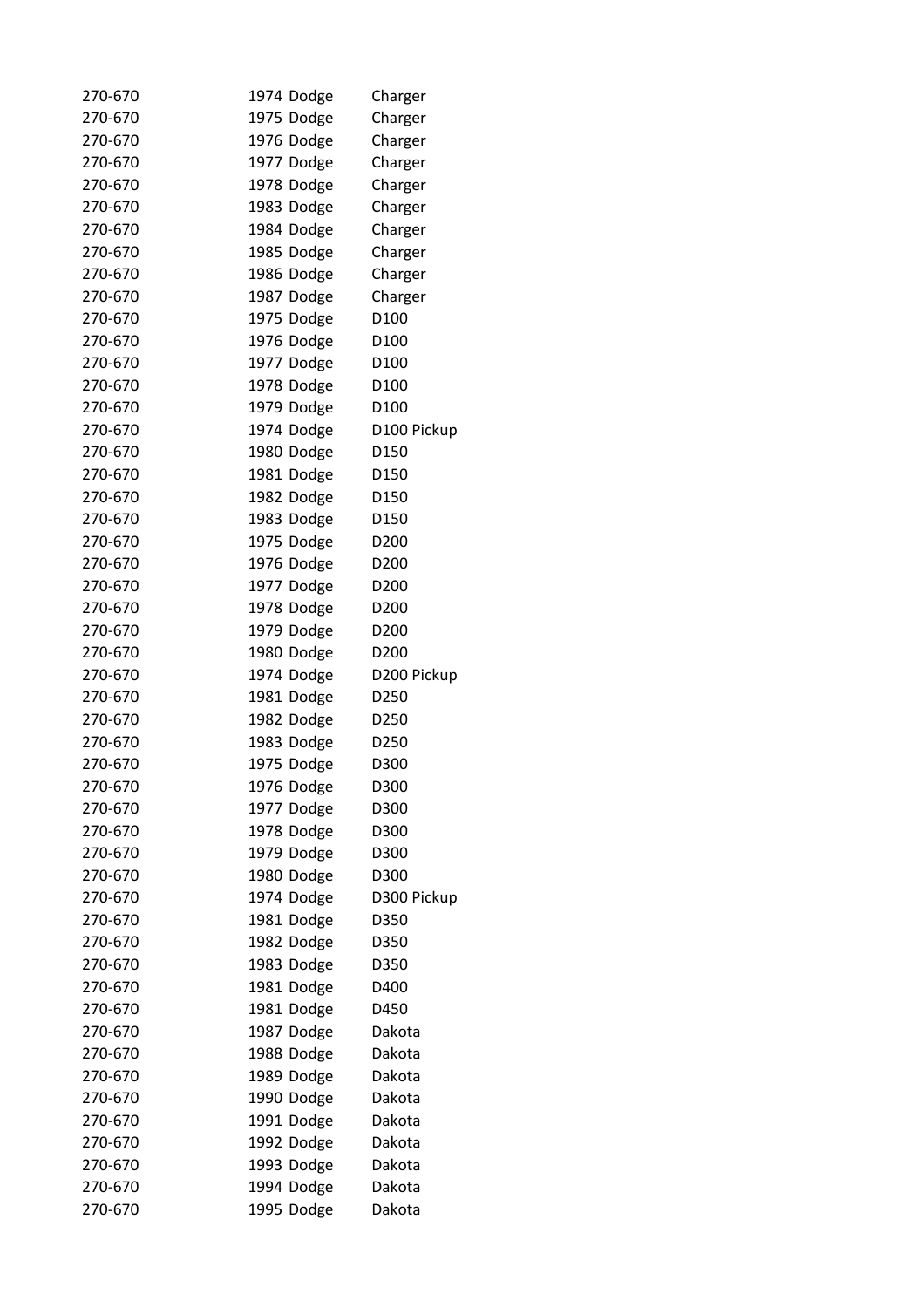| 270-670 | 1996 Dodge | Dakota   |
|---------|------------|----------|
| 270-670 | 1997 Dodge | Dakota   |
| 270-670 | 1998 Dodge | Dakota   |
| 270-670 | 1999 Dodge | Dakota   |
| 270-670 | 2000 Dodge | Dakota   |
| 270-670 | 1984 Dodge | Daytona  |
| 270-670 | 1985 Dodge | Daytona  |
| 270-670 | 1986 Dodge | Daytona  |
| 270-670 | 1987 Dodge | Daytona  |
| 270-670 | 1988 Dodge | Daytona  |
| 270-670 | 1989 Dodge | Daytona  |
| 270-670 | 1990 Dodge | Daytona  |
| 270-670 | 1991 Dodge | Daytona  |
| 270-670 | 1992 Dodge | Daytona  |
| 270-670 | 1993 Dodge | Daytona  |
| 270-670 | 1977 Dodge | Diplomat |
| 270-670 | 1978 Dodge | Diplomat |
| 270-670 | 1979 Dodge | Diplomat |
| 270-670 | 1980 Dodge | Diplomat |
| 270-670 | 1981 Dodge | Diplomat |
| 270-670 | 1981 Dodge | Diplomat |
| 270-670 | 1982 Dodge | Diplomat |
| 270-670 | 1982 Dodge | Diplomat |
| 270-670 | 1983 Dodge | Diplomat |
| 270-670 | 1983 Dodge | Diplomat |
| 270-670 | 1984 Dodge | Diplomat |
| 270-670 | 1985 Dodge | Diplomat |
| 270-670 | 1986 Dodge | Diplomat |
| 270-670 | 1987 Dodge | Diplomat |
| 270-670 | 1988 Dodge | Diplomat |
| 270-670 | 1989 Dodge | Diplomat |
| 270-670 | 1998 Dodge | Durango  |
| 270-670 | 1999 Dodge | Durango  |
| 270-670 | 2000 Dodge | Durango  |
| 270-670 | 1988 Dodge | Dynasty  |
| 270-670 | 1989 Dodge | Dynasty  |
| 270-670 | 1990 Dodge | Dynasty  |
| 270-670 | 1991 Dodge |          |
| 270-670 | 1992 Dodge | Dynasty  |
| 270-670 | 1993 Dodge | Dynasty  |
| 270-670 |            | Dynasty  |
| 270-670 | 1993 Dodge | Intrepid |
|         | 1994 Dodge | Intrepid |
| 270-670 | 1995 Dodge | Intrepid |
| 270-670 | 1996 Dodge | Intrepid |
| 270-670 | 1997 Dodge | Intrepid |
| 270-670 | 1978 Dodge | Magnum   |
| 270-670 | 1979 Dodge | Magnum   |
| 270-670 | 1980 Dodge | Mirada   |
| 270-670 | 1995 Dodge | Neon     |
| 270-670 | 1996 Dodge | Neon     |
| 270-670 | 1997 Dodge | Neon     |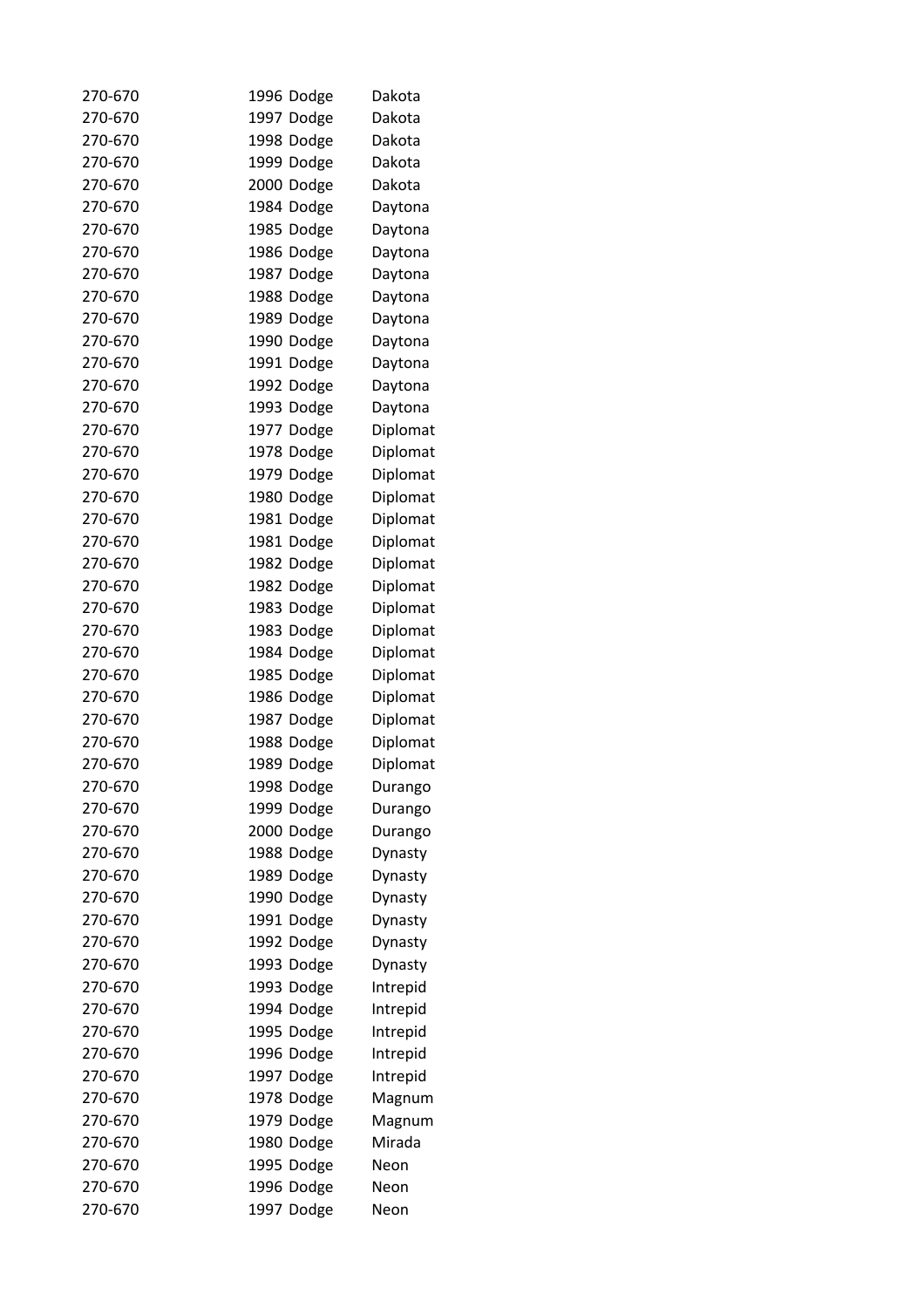| 270-670 | 1997 Dodge | Neon         |
|---------|------------|--------------|
| 270-670 | 1978 Dodge | Omni         |
| 270-670 | 1979 Dodge | Omni         |
| 270-670 | 1980 Dodge | Omni         |
| 270-670 | 1981 Dodge | Omni         |
| 270-670 | 1982 Dodge | Omni         |
| 270-670 | 1994 Dodge | Ram 1500     |
| 270-670 | 1995 Dodge | Ram 1500     |
| 270-670 | 1996 Dodge | Ram 1500     |
| 270-670 | 1997 Dodge | Ram 1500     |
| 270-670 | 1998 Dodge | Ram 1500     |
| 270-670 | 1999 Dodge | Ram 1500     |
| 270-670 | 2000 Dodge | Ram 1500     |
| 270-670 | 1999 Dodge | Ram 1500 Van |
| 270-670 | 2000 Dodge | Ram 1500 Van |
| 270-670 | 2001 Dodge | Ram 1500 Van |
| 270-670 | 2002 Dodge | Ram 1500 Van |
| 270-670 | 2003 Dodge | Ram 1500 Van |
| 270-670 | 1994 Dodge | Ram 2500     |
| 270-670 | 1995 Dodge | Ram 2500     |
| 270-670 | 1996 Dodge | Ram 2500     |
| 270-670 | 1997 Dodge | Ram 2500     |
| 270-670 | 1998 Dodge | Ram 2500     |
| 270-670 | 1999 Dodge | Ram 2500     |
| 270-670 | 2000 Dodge | Ram 2500     |
| 270-670 |            | Ram 2500 Van |
|         | 1999 Dodge | Ram 2500 Van |
| 270-670 | 2000 Dodge |              |
| 270-670 | 2001 Dodge | Ram 2500 Van |
| 270-670 | 2002 Dodge | Ram 2500 Van |
| 270-670 | 2003 Dodge | Ram 2500 Van |
| 270-670 | 1994 Dodge | Ram 3500     |
| 270-670 | 1995 Dodge | Ram 3500     |
| 270-670 | 1996 Dodge | Ram 3500     |
| 270-670 | 1997 Dodge | Ram 3500     |
| 270-670 | 1998 Dodge | Ram 3500     |
| 270-670 | 1999 Dodge | Ram 3500     |
| 270-670 | 2000 Dodge | Ram 3500     |
| 270-670 | 1999 Dodge | Ram 3500 Van |
| 270-670 | 2000 Dodge | Ram 3500 Van |
| 270-670 | 2001 Dodge | Ram 3500 Van |
| 270-670 | 2002 Dodge | Ram 3500 Van |
| 270-670 | 2003 Dodge | Ram 3500 Van |
| 270-670 | 1989 Dodge | Spirit       |
| 270-670 | 1990 Dodge | Spirit       |
| 270-670 | 1991 Dodge | Spirit       |
| 270-670 | 1992 Dodge | Spirit       |
| 270-670 | 1993 Dodge | Spirit       |
| 270-670 | 1994 Dodge | Spirit       |
| 270-670 | 1995 Dodge | Spirit       |
| 270-670 | 1979 Dodge | St. Regis    |
| 270-670 | 1980 Dodge | St. Regis    |
|         |            |              |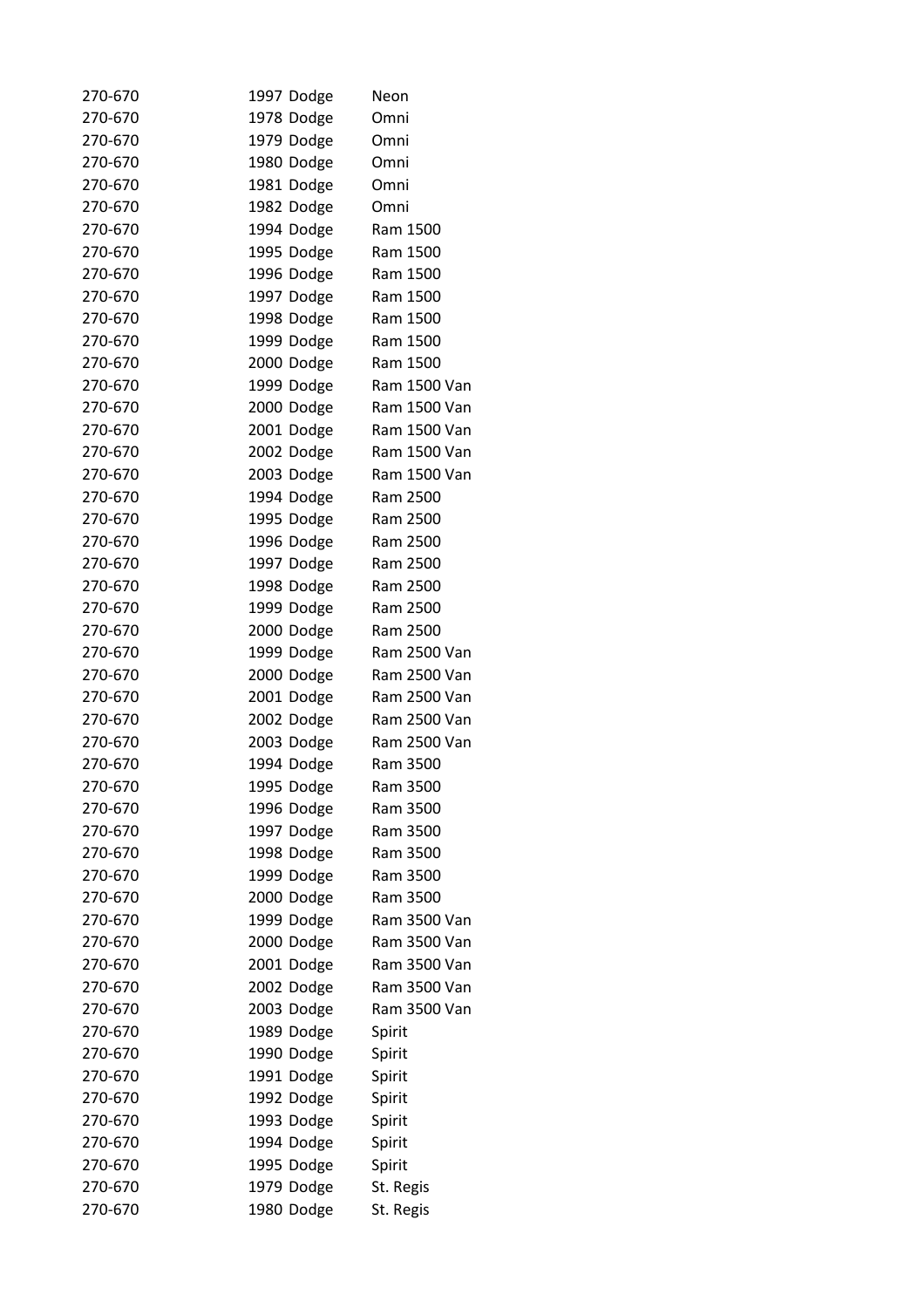| 270-670            | 1981 Dodge               | St. Regis             |                       |
|--------------------|--------------------------|-----------------------|-----------------------|
| 270-670            | 1975 Dodge               | W100                  |                       |
| 270-670            | 1976 Dodge               | W100                  |                       |
| 270-670            | 1977 Dodge               | W100                  |                       |
| 270-670            | 1974 Dodge               | W100 Pickup           |                       |
| 270-670            | 1978 Dodge               | W150                  |                       |
| 270-670            | 1979 Dodge               | W150                  |                       |
| 270-670            | 1980 Dodge               | W150                  |                       |
| 270-670            | 1981 Dodge               | W150                  |                       |
| 270-670            | 1982 Dodge               | W150                  |                       |
| 270-670            | 1983 Dodge               | W150                  |                       |
| 270-670            | 1975 Dodge               | W200                  |                       |
| 270-670            | 1976 Dodge               | W200                  |                       |
| 270-670            | 1977 Dodge               | W200                  |                       |
| 270-670            | 1978 Dodge               | W200                  |                       |
| 270-670            | 1979 Dodge               | W200                  |                       |
| 270-670            | 1980 Dodge               | W200                  |                       |
| 270-670            | 1974 Dodge               | W200 Pickup           |                       |
| 270-670            | 1981 Dodge               | W250                  |                       |
| 270-670            | 1982 Dodge               | W250                  |                       |
| 270-670            | 1983 Dodge               | W250                  |                       |
| 270-670            | 1975 Dodge               | W300                  |                       |
| 270-670            | 1976 Dodge               | W300                  |                       |
| 270-670            | 1977 Dodge               | W300                  |                       |
| 270-670            | 1978 Dodge               | W300                  |                       |
| 270-670            | 1979 Dodge               | W300                  |                       |
| 270-670            | 1980 Dodge               | W300                  |                       |
|                    |                          | W300 Pickup           |                       |
| 270-670<br>270-670 | 1974 Dodge               | W350                  |                       |
| 270-670            | 1981 Dodge<br>1982 Dodge |                       |                       |
|                    |                          | W350                  |                       |
| 270-670            | 1983 Dodge               | W350                  |                       |
| 270-680            | 1986 Ford                | Aerostar              |                       |
| 270-680            | 1987 Ford                | Aerostar              |                       |
| 270-680            | 1988 Ford                | Aerostar              |                       |
| 270-680            | 1989 Ford                | Aerostar              |                       |
| 270-680            | 1990 Ford                | Aerostar              |                       |
| 270-680            | 1991 Ford                | Aerostar              |                       |
| 270-680            | 1984 Ford                | <b>Bronco II</b>      |                       |
| 270-680            | 1985 Ford                | <b>Bronco II</b>      |                       |
| 270-680            | 1986 Ford                | <b>Bronco II</b>      |                       |
| 270-680            | 1987 Ford                | <b>Bronco II</b>      |                       |
| 270-680            | 1988 Ford                | <b>Bronco II</b>      |                       |
| 270-680            | 1987 Ford                | <b>Country Squire</b> |                       |
| 270-680            | 1988 Ford                | <b>Country Squire</b> |                       |
| 270-680            | 1989 Ford                | <b>Country Squire</b> |                       |
| 270-680            | 1979 Ford                | <b>LTD</b>            |                       |
| 270-680            | 1980 Ford                | <b>LTD</b>            |                       |
| 270-680            | 1981 Ford                | <b>LTD</b>            |                       |
| 270-680            | 1981 Ford                | <b>LTD</b>            | <b>Country Squire</b> |
| 270-680            | 1982 Ford                | <b>LTD</b>            |                       |
| 270-680            | 1982 Ford                | <b>LTD</b>            | <b>Country Squire</b> |
|                    |                          |                       |                       |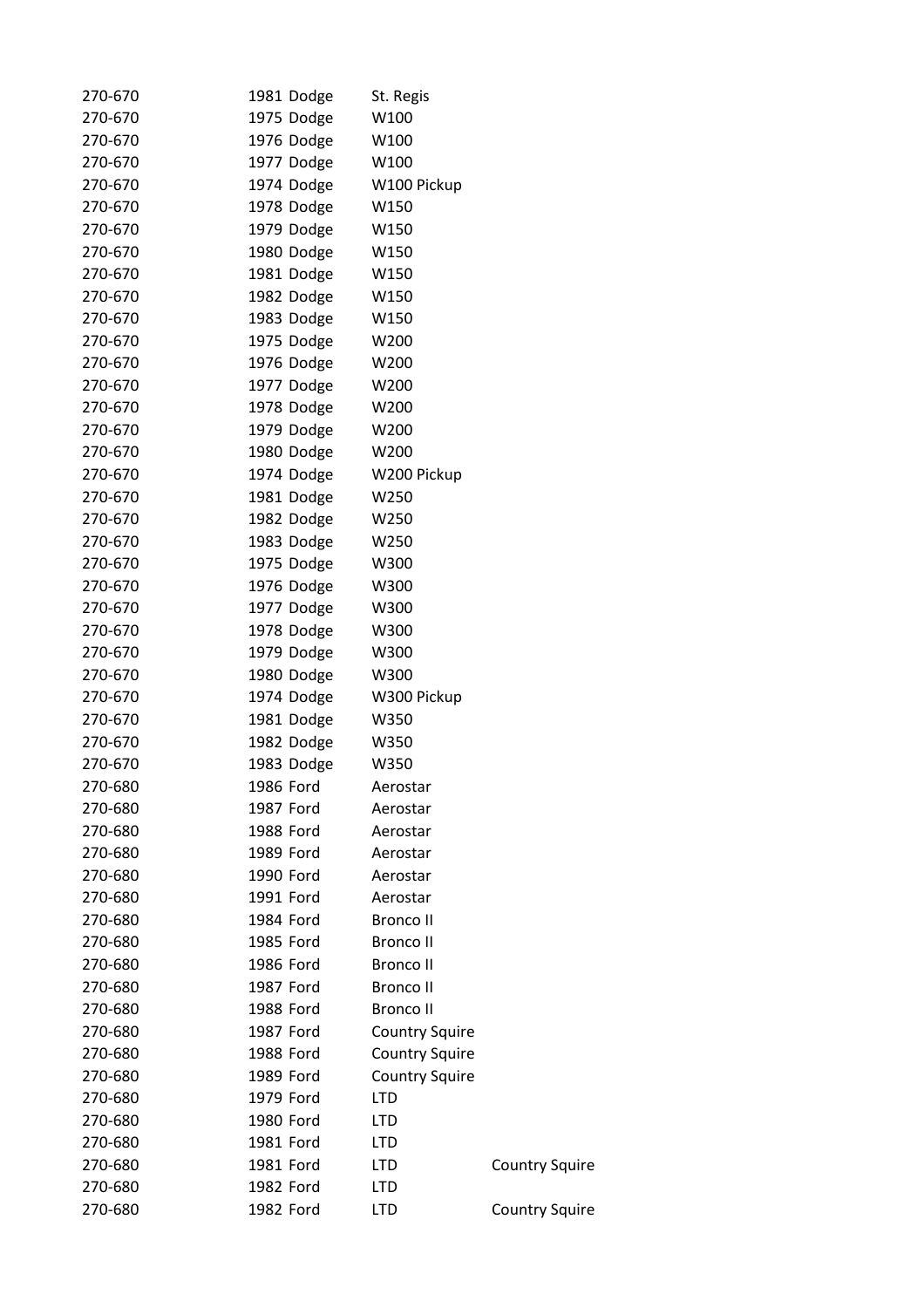| 270-680     | 1983 Ford | <b>LTD</b>        |                       |
|-------------|-----------|-------------------|-----------------------|
| 270-680     | 1983 Ford | <b>LTD</b>        | <b>Country Squire</b> |
| 270-680     | 1983 Ford | <b>LTD</b>        | Crown Victoria        |
| 270-680     | 1984 Ford | <b>LTD</b>        |                       |
| 270-680     | 1984 Ford | <b>LTD</b>        | <b>Country Squire</b> |
| 270-680     | 1984 Ford | <b>LTD</b>        | Crown Victoria        |
| 270-680     | 1985 Ford | LTD               |                       |
| 270-680     | 1985 Ford | <b>LTD</b>        | <b>Country Squire</b> |
| 270-680     | 1985 Ford | <b>LTD</b>        | Crown Victoria        |
| 270-680     | 1986 Ford | LTD               |                       |
| 270-680     | 1986 Ford | <b>LTD</b>        | <b>Country Squire</b> |
| 270-680     | 1986 Ford | <b>LTD</b>        | Crown Victoria        |
| 270-680     | 1983 Ford | Ranger            |                       |
| 270-680     | 1984 Ford | Ranger            |                       |
| 270-680     | 1985 Ford | Ranger            |                       |
| 270-680     | 1986 Ford | Ranger            |                       |
| 270-680     | 1987 Ford | Ranger            |                       |
| 270-680     | 1988 Ford | Ranger            |                       |
| 270-680     | 1980 Ford | Thunderbird       |                       |
| 270-680     | 1981 Ford | Thunderbird       |                       |
| 270-680     | 1982 Ford | Thunderbird       |                       |
| 270-680     | 1983 Ford | Thunderbird       |                       |
| 270-680     | 1984 Ford | Thunderbird       |                       |
| 270-680     | 1985 Ford | Thunderbird       |                       |
| 270-680     | 1986 Ford | Thunderbird       |                       |
| 270-680     | 1987 Ford | Thunderbird       |                       |
| 270-680     | 1988 Ford | Thunderbird       |                       |
| 262-661-662 | 1995 GMC  | C1500             |                       |
| 262-661-662 | 1996 GMC  | C1500             |                       |
| 262-661-662 | 1997 GMC  | C1500             |                       |
| 262-661-662 | 1998 GMC  | C1500             |                       |
| 262-661-662 | 1999 GMC  | C1500             |                       |
| 262-661-662 | 1995 GMC  | C1500 Suburban    |                       |
| 262-661-662 | 1996 GMC  | C1500 Suburban    |                       |
| 262-661-662 | 1997 GMC  | C1500 Suburban    |                       |
| 262-661-662 | 1998 GMC  | C1500 Suburban    |                       |
| 262-661-662 | 1999 GMC  | C1500 Suburban    |                       |
| 262-661-662 | 1995 GMC  | C <sub>2500</sub> |                       |
| 262-661-662 | 1996 GMC  | C <sub>2500</sub> |                       |
| 262-661-662 | 1997 GMC  | C <sub>2500</sub> |                       |
| 262-661-662 | 1998 GMC  | C <sub>2500</sub> |                       |
| 262-661-662 | 1999 GMC  | C <sub>2500</sub> |                       |
| 262-661-662 | 2000 GMC  | C2500             |                       |
| 262-661-662 | 1995 GMC  | C2500 Suburban    |                       |
| 262-661-662 | 1996 GMC  | C2500 Suburban    |                       |
| 262-661-662 | 1997 GMC  | C2500 Suburban    |                       |
| 262-661-662 | 1998 GMC  | C2500 Suburban    |                       |
| 262-661-662 | 1999 GMC  | C2500 Suburban    |                       |
| 262-661-662 | 1995 GMC  | C3500             |                       |
| 262-661-662 | 1996 GMC  | C3500             |                       |
| 262-661-662 | 1997 GMC  | C3500             |                       |
|             |           |                   |                       |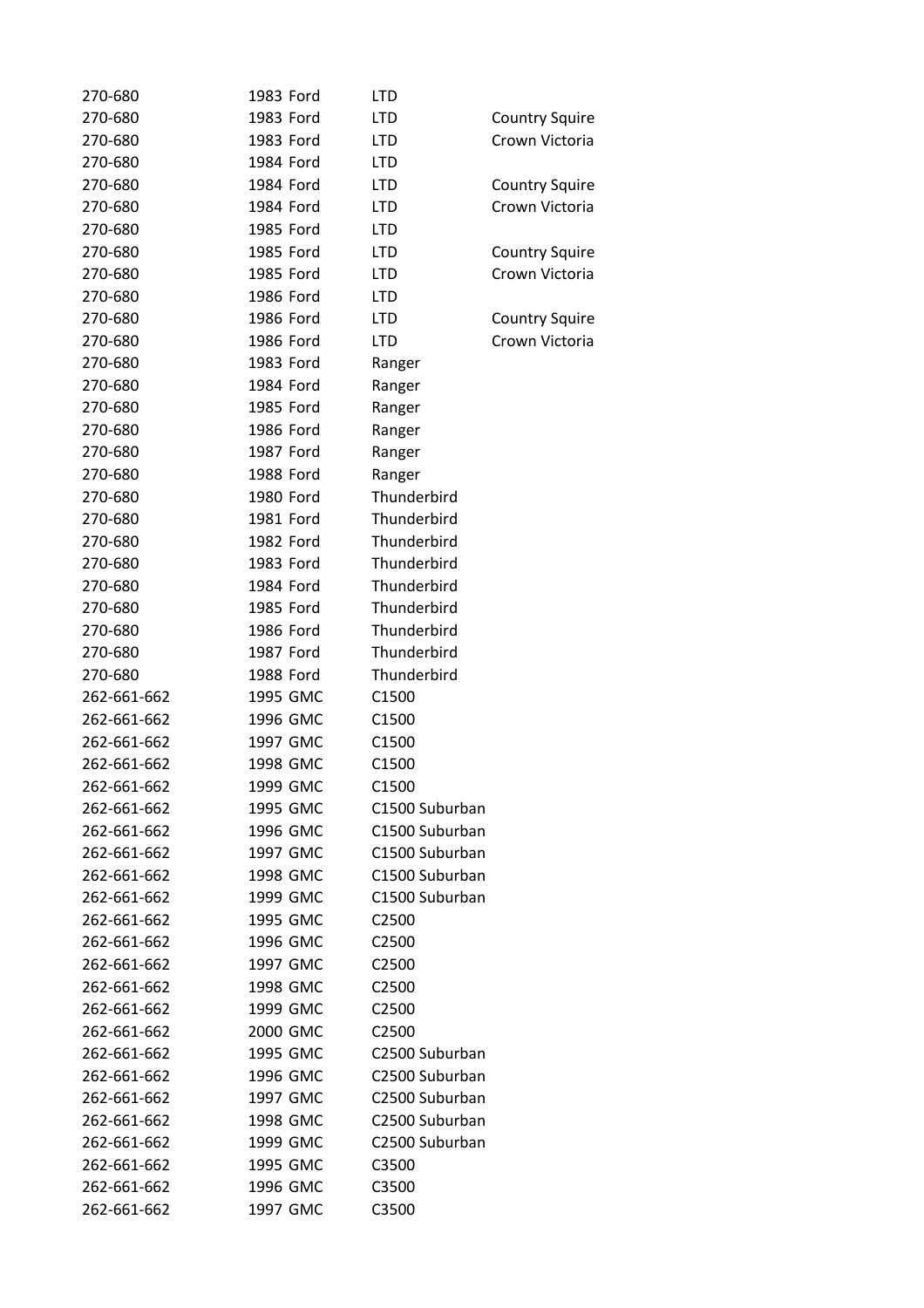| 262-661-662     | 1998 GMC | C3500          |
|-----------------|----------|----------------|
| 262-661-662     | 1999 GMC | C3500          |
| 262-661-662     | 2000 GMC | C3500          |
| 269-661-662     | 1988 GMC | G1500          |
| 269-661-662     | 1989 GMC | G1500          |
| 269-661-662     | 1990 GMC | G1500          |
| 269-661-662     | 1991 GMC | G1500          |
| 269-661-662     | 1992 GMC | G1500          |
| 269-661-662     | 1993 GMC | G1500          |
| 269-661-662     | 1994 GMC | G1500          |
| 269-661-662     | 1995 GMC | G1500          |
| 269-661-662     | 1988 GMC | G2500          |
| 269-661-662     | 1989 GMC | G2500          |
| 269-661-662     | 1990 GMC | G2500          |
| 269-661-662     | 1991 GMC | G2500          |
| 269-661-662     | 1992 GMC | G2500          |
| 269-661-662     | 1993 GMC | G2500          |
| 269-661-662     | 1994 GMC | G2500          |
| 269-661-662     | 1995 GMC | G2500          |
| 269-661-662     | 1988 GMC | G3500          |
| 269-661-662     | 1989 GMC | G3500          |
| 269-661-662     | 1990 GMC | G3500          |
| 269-661-662     | 1991 GMC | G3500          |
| 269-661-662     | 1992 GMC | G3500          |
| 269-661-662     | 1993 GMC | G3500          |
| 269-661-662     | 1994 GMC | G3500          |
| 269-661-662     | 1995 GMC | G3500          |
| 264-269-661-662 | 1989 GMC | Jimmy          |
| 264-269-661-662 | 1990 GMC |                |
| 264-269-661-662 | 1991 GMC | Jimmy          |
|                 |          | Jimmy          |
| 269-661-662     | 1992 GMC | Jimmy          |
| 269-661-662     | 1993 GMC | Jimmy          |
| 269-661-662     | 1994 GMC | Jimmy          |
| 272-661-662     | 1998 GMC | Jimmy          |
| 272-661-662     | 1999 GMC | Jimmy          |
| 272-661-662     | 2000 GMC | Jimmy          |
| 272-661-662     | 2001 GMC | Jimmy          |
| 262-661-662     | 1995 GMC | K1500          |
| 262-661-662     | 1996 GMC | K1500          |
| 262-661-662     | 1997 GMC | K1500          |
| 262-661-662     | 1998 GMC | K1500          |
| 262-661-662     | 1999 GMC | K1500          |
| 262-661-662     | 1995 GMC | K1500 Suburban |
| 262-661-662     | 1996 GMC | K1500 Suburban |
| 262-661-662     | 1997 GMC | K1500 Suburban |
| 262-661-662     | 1998 GMC | K1500 Suburban |
| 262-661-662     | 1999 GMC | K1500 Suburban |
| 262-661-662     | 1995 GMC | K2500          |
| 262-661-662     | 1996 GMC | K2500          |
| 262-661-662     | 1997 GMC | K2500          |
| 262-661-662     | 1998 GMC | K2500          |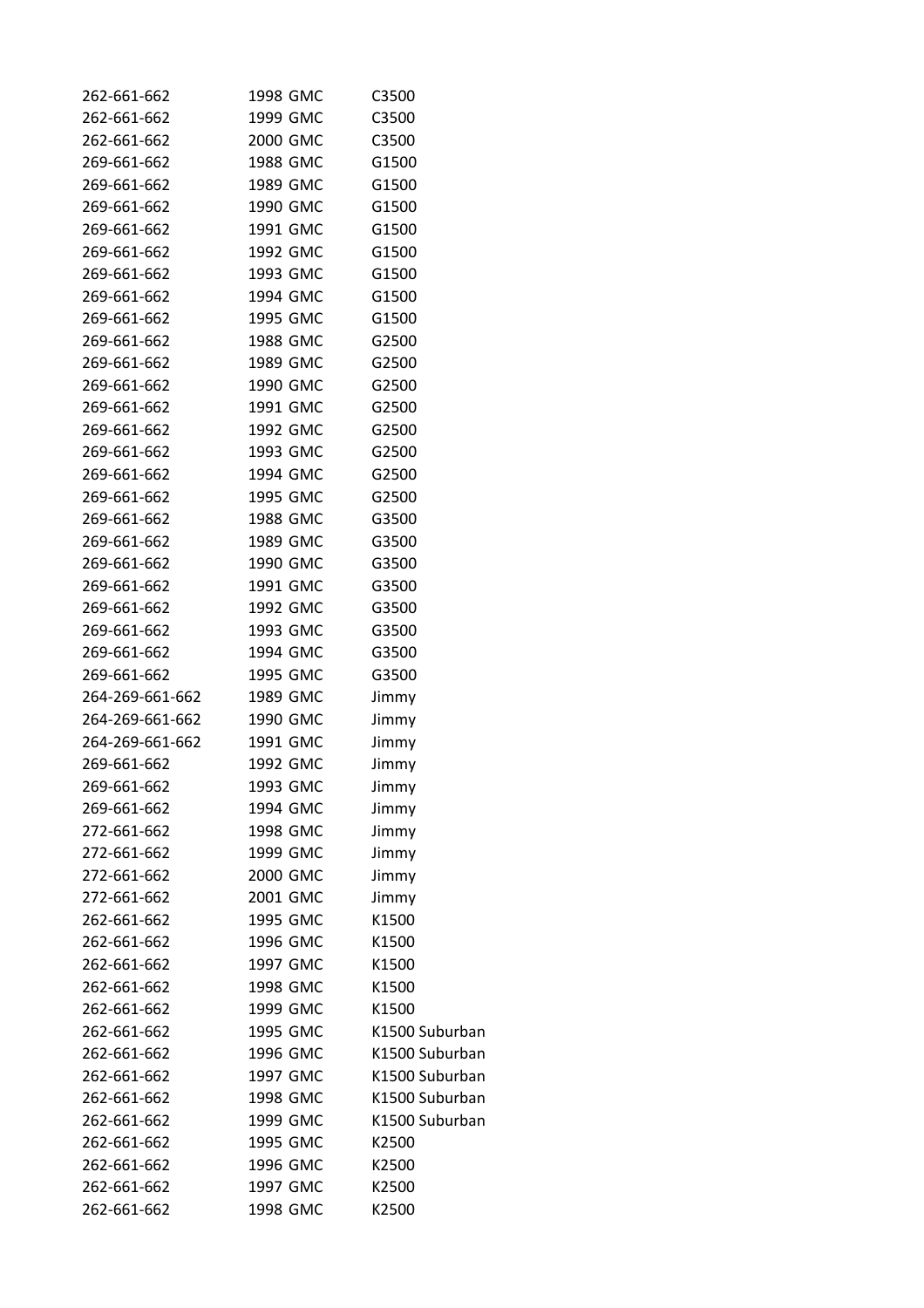| 262-661-662     | 1999 GMC | K2500                         |
|-----------------|----------|-------------------------------|
| 262-661-662     | 2000 GMC | K2500                         |
| 262-661-662     | 1995 GMC | K2500 Suburban                |
| 262-661-662     | 1996 GMC | K2500 Suburban                |
| 262-661-662     | 1997 GMC | K2500 Suburban                |
| 262-661-662     | 1998 GMC | K2500 Suburban                |
| 262-661-662     | 1999 GMC | K2500 Suburban                |
| 262-661-662     | 1995 GMC | K3500                         |
| 262-661-662     | 1996 GMC | K3500                         |
| 262-661-662     | 1997 GMC | K3500                         |
| 262-661-662     | 1998 GMC | K3500                         |
| 262-661-662     | 1999 GMC | K3500                         |
| 262-661-662     | 2000 GMC | K3500                         |
| 264-269-660-662 | 1989 GMC | R1500 Suburban Base           |
| 264-269-660-662 | 1989 GMC | R1500 Suburban Sierra Classic |
| 264-269-660-662 | 1990 GMC | R1500 Suburban Base           |
| 264-269-660-662 | 1990 GMC | R1500 Suburban SLE            |
| 264-269-660-662 | 1991 GMC | R1500 Suburban Base           |
| 264-269-660-662 | 1989 GMC | R2500 Suburban Base           |
| 264-269-660-662 | 1989 GMC | R2500 Suburban Sierra Classic |
| 264-269-660-662 | 1990 GMC | R2500 Suburban Base           |
| 264-269-660-662 | 1990 GMC | R2500 Suburban SLE            |
| 264-269-660-662 | 1991 GMC | R2500 Suburban Base           |
| 271-660         | 1982 GMC | S <sub>15</sub>               |
| 271-660         | 1983 GMC | S <sub>15</sub>               |
| 271-660         | 1984 GMC | S <sub>15</sub>               |
| 271-660         | 1985 GMC | S <sub>15</sub>               |
| 269-660         | 1986 GMC | S <sub>15</sub>               |
| 269-660         | 1987 GMC | S <sub>15</sub>               |
| 269-660-662     | 1988 GMC | S <sub>15</sub>               |
| 269-660-662     | 1989 GMC | <b>S15</b>                    |
| 269-661-662     | 1990 GMC | <b>S15</b>                    |
| 269-660         | 1986 GMC | S15 Jimmy                     |
| 269-660         | 1987 GMC | S15 Jimmy                     |
| 269-660-662     | 1988 GMC |                               |
| 269-660-662     | 1989 GMC | S15 Jimmy<br>S15 Jimmy        |
| 269-661-662     | 1990 GMC |                               |
| 269-661-662     | 1991 GMC | S15 Jimmy<br>S15 Jimmy        |
| 266-271-660-662 | 1985 GMC | Safari                        |
| 266-271-660-662 | 1986 GMC | Safari                        |
| 266-271-660-662 | 1987 GMC | Safari                        |
| 266-271-660-662 |          | Safari                        |
|                 | 1988 GMC |                               |
| 266-271-660-662 | 1989 GMC | Safari                        |
| 269-661-662     | 1990 GMC | Safari                        |
| 269-661-662     | 1991 GMC | Safari                        |
| 269-661-662     | 1992 GMC | Safari                        |
| 269-661-662     | 1993 GMC | Safari                        |
| 269-661-662     | 1994 GMC | Safari                        |
| 269-661-662     | 1995 GMC | Safari                        |
| 262-661-662     | 1996 GMC | Safari                        |
| 262-661-662     | 1997 GMC | Safari                        |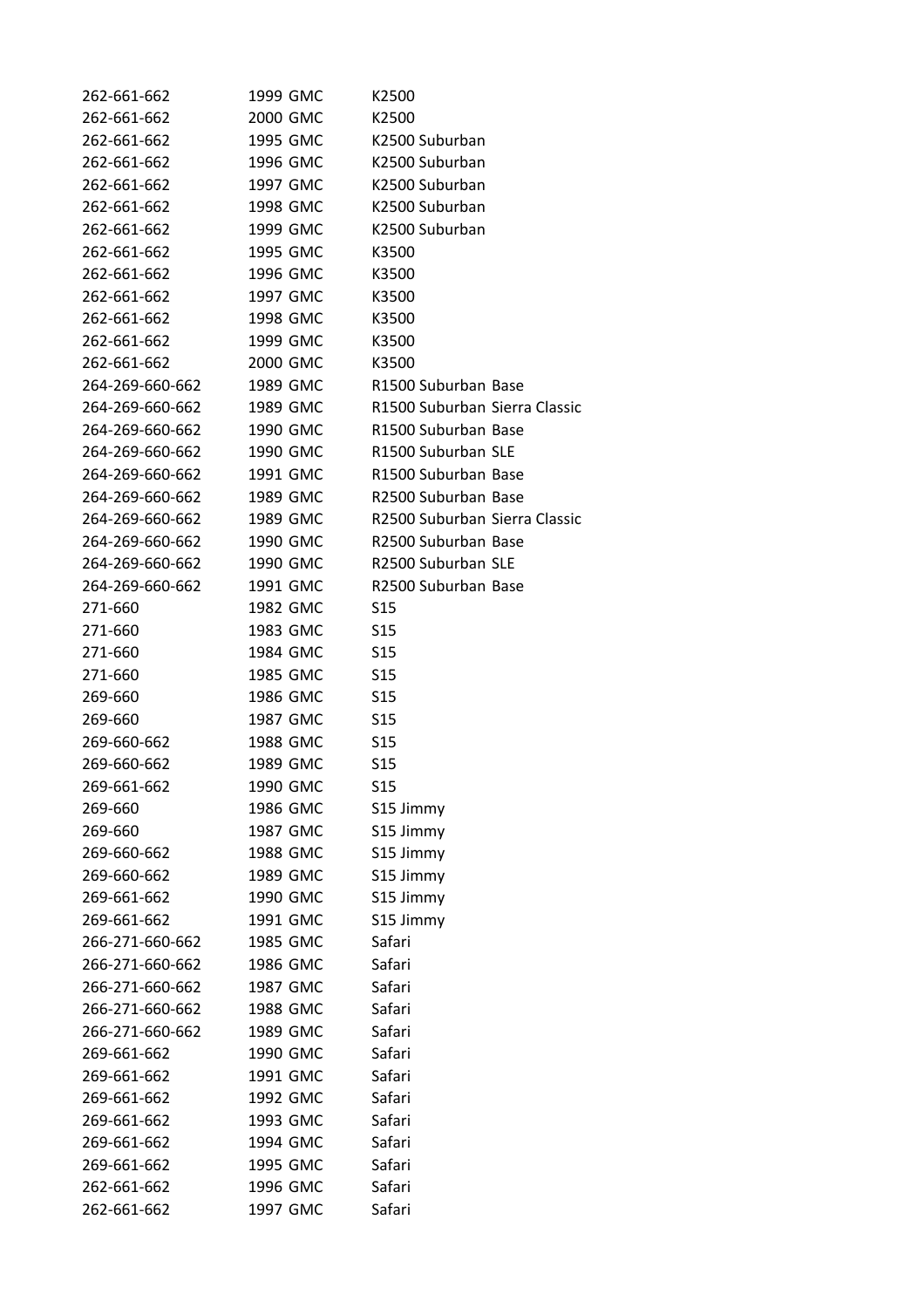| 262-661-662                    | 1998 GMC             | Safari                        |
|--------------------------------|----------------------|-------------------------------|
| 262-661-662                    | 1999 GMC             | Safari                        |
| 262-661-662                    | 2000 GMC             | Safari                        |
| 262-661-662                    | 2001 GMC             | Safari                        |
| 262-661-662                    | 2002 GMC             | Safari                        |
| 262-661-662                    | 1996 GMC             | Savana 1500                   |
| 262-661-662                    | 1997 GMC             | Savana 1500                   |
| 262-661-662                    | 1998 GMC             | Savana 1500                   |
| 262-661-662                    | 1999 GMC             | Savana 1500                   |
| 262-661-662                    | 2000 GMC             | Savana 1500                   |
| 262-661-662                    | 1996 GMC             | Savana 2500                   |
| 262-661-662                    | 1997 GMC             | Savana 2500                   |
| 262-661-662                    | 1998 GMC             | Savana 2500                   |
| 262-661-662                    | 1999 GMC             | Savana 2500                   |
| 262-661-662                    | 2000 GMC             | Savana 2500                   |
| 262-661-662                    | 1996 GMC             | Savana 3500                   |
| 262-661-662                    | 1997 GMC             | Savana 3500                   |
| 262-661-662                    | 1998 GMC             | Savana 3500                   |
| 262-661-662                    | 1999 GMC             | Savana 3500                   |
| 262-661-662                    | 2000 GMC             | Savana 3500                   |
| 262-661-662                    | 2000 GMC             | Sierra 1500                   |
| 262-661-662                    | 2001 GMC             | Sierra 1500                   |
| 262-661-662                    | 2002 GMC             | Sierra 1500                   |
| 262-661-662                    | 2000 GMC             | Sierra 2500                   |
| 262-661-662                    | 2001 GMC             | Sierra 2500                   |
| 262-661-662                    | 2002 GMC             | Sierra 2500                   |
| 262-661-662                    | 2001 GMC             | Sierra 3500                   |
| 262-661-662                    | 2002 GMC             | Sierra 3500                   |
| 269-661-662                    | 1991 GMC             | Sonoma                        |
| 269-661-662                    | 1992 GMC             | Sonoma                        |
| 269-661-662                    | 1993 GMC             | Sonoma                        |
| 272-661-662                    | 1998 GMC             | Sonoma                        |
| 272-661-662                    | 1998 GMC             | Sonoma                        |
| 272-661-662                    | 1999 GMC             | Sonoma                        |
| 272-661-662                    | 1999 GMC             | Sonoma                        |
| 272-661-662                    | 2000 GMC             | Sonoma                        |
| 272-661-662                    | 2000 GMC             | Sonoma                        |
| 272-661-662                    | 2001 GMC             | Sonoma                        |
| 272-661-662                    | 2001 GMC             |                               |
|                                | 2002 GMC             | Sonoma<br>Sonoma              |
| 272-661-662                    |                      |                               |
| 272-661-662<br>264-269-660-662 | 2002 GMC<br>1989 GMC | Sonoma<br>V1500 Suburban Base |
|                                |                      |                               |
| 264-269-660-662                | 1989 GMC             | V1500 Suburban Sierra Classic |
| 264-269-660-662                | 1990 GMC             | V1500 Suburban Base           |
| 264-269-660-662                | 1990 GMC             | V1500 Suburban SLE            |
| 264-269-660-662                | 1991 GMC             | V1500 Suburban Base           |
| 264-269-660-662                | 1989 GMC             | V2500 Suburban Base           |
| 264-269-660-662                | 1989 GMC             | V2500 Suburban Sierra Classic |
| 264-269-660-662                | 1990 GMC             | V2500 Suburban Base           |
| 264-269-660-662                | 1990 GMC             | V2500 Suburban SLE            |
| 264-269-660-662                | 1991 GMC             | V2500 Suburban Base           |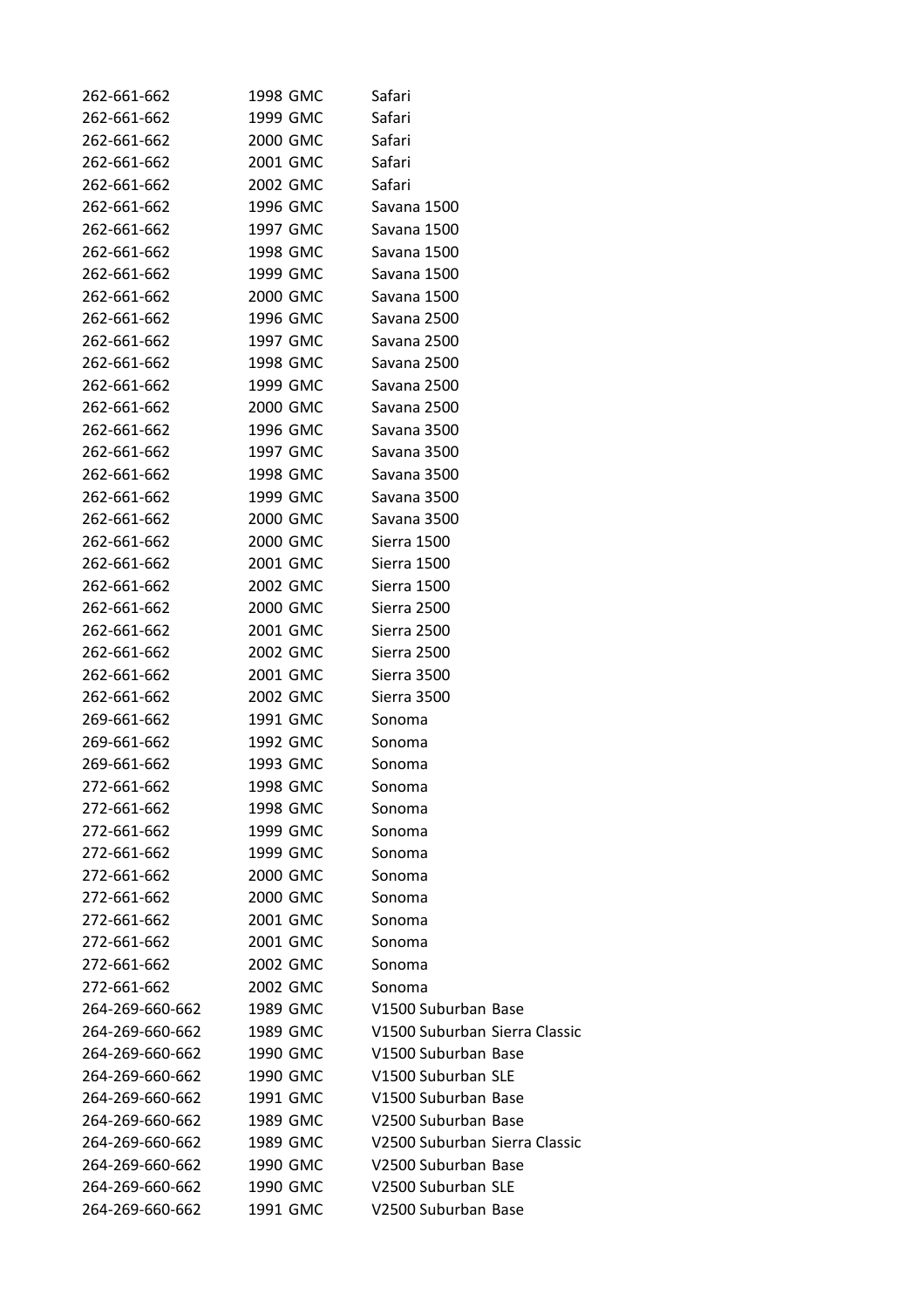| 262-661-662     | 2000 GMC  |                    | Yukon XL 1500         |                    |
|-----------------|-----------|--------------------|-----------------------|--------------------|
| 262-661-662     | 2001 GMC  |                    | <b>Yukon XL 1500</b>  |                    |
| 262-661-662     |           | 2002 GMC           | <b>Yukon XL 1500</b>  |                    |
| 262-661-662     | 2000 GMC  |                    | Yukon XL 2500         |                    |
| 262-661-662     | 2001 GMC  |                    | Yukon XL 2500         |                    |
| 262-661-662     | 2002 GMC  |                    | Yukon XL 2500         |                    |
| 270-670         | 1997 Jeep |                    | Cherokee              |                    |
| 270-670         | 1998 Jeep |                    | Cherokee              |                    |
| 270-670         | 1999 Jeep |                    | Cherokee              |                    |
| 270-670         | 2000 Jeep |                    | Cherokee              |                    |
| 270-670         | 2001 Jeep |                    | Cherokee              |                    |
| 270-670         | 1993 Jeep |                    | <b>Grand Cherokee</b> |                    |
| 270-670         | 1994 Jeep |                    | <b>Grand Cherokee</b> |                    |
| 270-670         | 1995 Jeep |                    | <b>Grand Cherokee</b> |                    |
| 270-670         | 1996 Jeep |                    | <b>Grand Cherokee</b> |                    |
| 270-670         | 1997 Jeep |                    | <b>Grand Cherokee</b> |                    |
| 270-670         | 1998 Jeep |                    | <b>Grand Cherokee</b> |                    |
| 270-670         | 1997 Jeep |                    | Wrangler              |                    |
| 270-670         | 1998 Jeep |                    | Wrangler              |                    |
| 270-670         | 1999 Jeep |                    | Wrangler              |                    |
| 270-670         | 2000 Jeep |                    | Wrangler              |                    |
| 270-680         |           | 1987 Mercury       | <b>Colony Park</b>    |                    |
| 270-680         |           | 1988 Mercury       | <b>Colony Park</b>    |                    |
| 270-680         |           | 1989 Mercury       | <b>Colony Park</b>    |                    |
| 270-680         |           | 1980 Mercury       | Cougar                |                    |
| 270-680         |           | 1981 Mercury       | Cougar                |                    |
| 270-680         |           | 1982 Mercury       | Cougar                |                    |
| 270-680         |           | 1983 Mercury       | Cougar                |                    |
| 270-680         |           | 1984 Mercury       | Cougar                |                    |
| 270-680         |           | 1985 Mercury       | Cougar                |                    |
| 270-680         |           | 1980 Mercury       | <b>Grand Marquis</b>  | Colony Park        |
| 270-680         |           | 1980 Mercury       | <b>Grand Marquis</b>  |                    |
| 270-680         |           | 1981 Mercury       | <b>Grand Marquis</b>  | <b>Colony Park</b> |
| 270-680         |           | 1981 Mercury       | <b>Grand Marquis</b>  |                    |
| 270-680         |           | 1982 Mercury       | <b>Grand Marquis</b>  | <b>Colony Park</b> |
| 270-680         |           | 1982 Mercury       | <b>Grand Marquis</b>  |                    |
| 270-680         |           | 1983 Mercury       | <b>Grand Marquis</b>  | <b>Colony Park</b> |
| 270-680         |           | 1983 Mercury       | <b>Grand Marquis</b>  |                    |
| 270-680         |           | 1984 Mercury       | <b>Grand Marquis</b>  | <b>Colony Park</b> |
| 270-680         |           | 1984 Mercury       | <b>Grand Marquis</b>  |                    |
| 270-680         |           | 1985 Mercury       | <b>Grand Marquis</b>  | <b>Colony Park</b> |
| 270-680         |           | 1985 Mercury       | <b>Grand Marquis</b>  |                    |
| 270-680         |           | 1986 Mercury       | <b>Grand Marquis</b>  | <b>Colony Park</b> |
| 270-680         |           | 1980 Mercury       | Marquis               |                    |
| 270-680         |           | 1981 Mercury       | Marquis               |                    |
| 270-680         |           | 1982 Mercury       | Marquis               |                    |
| 270-680         |           | 1983 Mercury       | Marquis               |                    |
| 270-680         |           | 1984 Mercury       | Marquis               |                    |
| 270-680         |           | 1985 Mercury       | Marquis               |                    |
| 264-269-660     |           | 1988 Oldsmobile 98 |                       |                    |
| 264-269-661-662 |           | 1988 Oldsmobile 98 |                       |                    |
|                 |           |                    |                       |                    |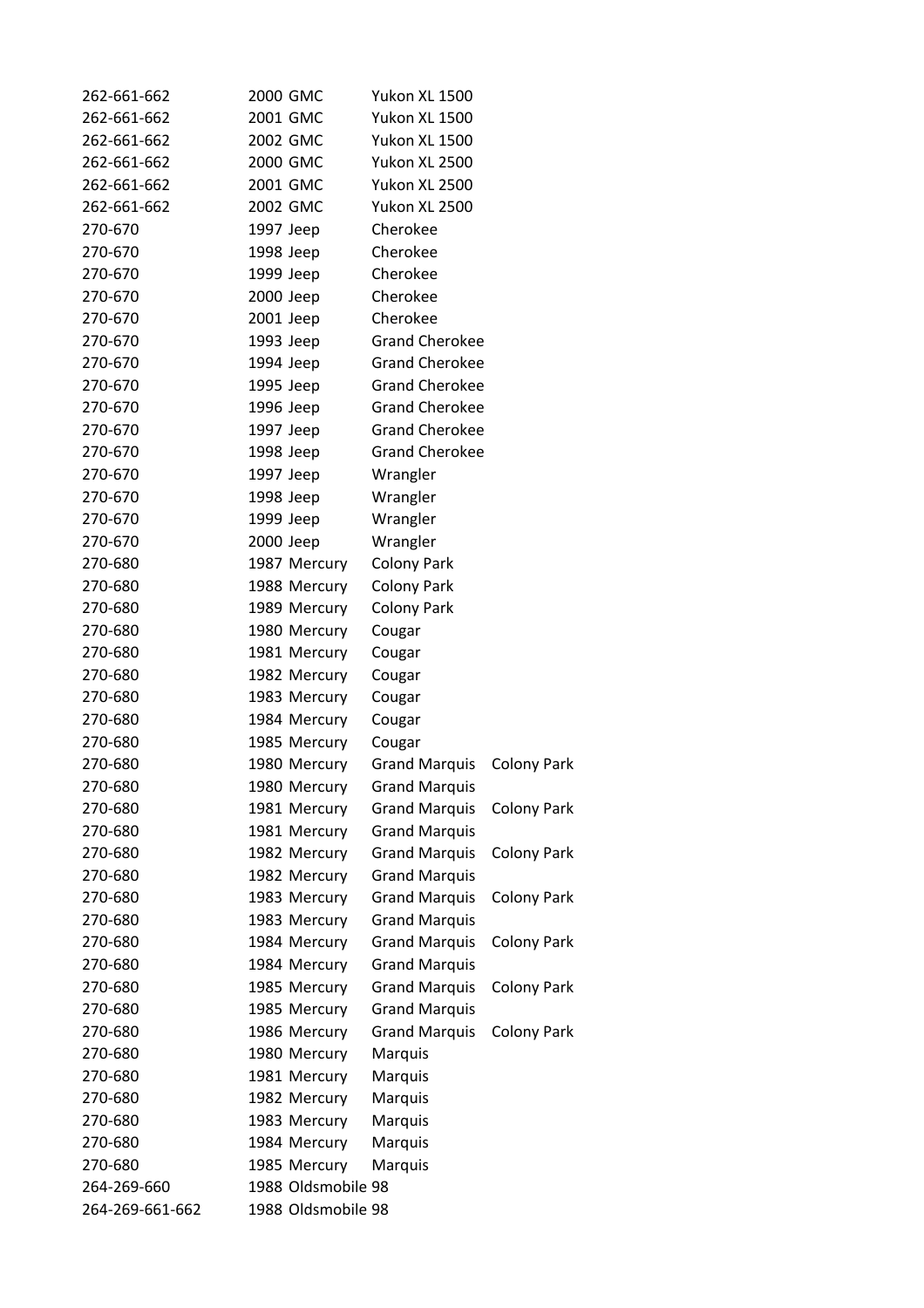264‐269‐660 1989 Oldsmobile 98 264‐269‐661‐662 1989 Oldsmobile 98 264‐269‐660 1990 Oldsmobile 98 264‐269‐661‐662 1990 Oldsmobile 98 264‐269‐661‐662 1992 Oldsmobile Achieva 264‐269‐661‐662 1993 Oldsmobile Achieva 264‐269‐661‐662 1994 Oldsmobile Achieva 264‐269‐661‐662 1995 Oldsmobile Achieva 269‐661‐662 1991 Oldsmobile Bravada 269‐661‐662 1992 Oldsmobile Bravada 269‐661‐662 1993 Oldsmobile Bravada 269‐661‐662 1994 Oldsmobile Bravada 264‐269‐660 1985 Oldsmobile Calais 264‐269‐660 1986 Oldsmobile Calais 264‐269‐660 1987 Oldsmobile Calais 264‐269‐660 1984 Oldsmobile Cutlass Calais 264‐269‐660 1988 Oldsmobile Cutlass Calais 264‐269‐660 1989 Oldsmobile Cutlass Calais 264‐269‐661‐662 1990 Oldsmobile Cutlass Calais 264‐269‐661‐662 1991 Oldsmobile Cutlass Calais 264‐269‐660 1982 Oldsmobile Cutlass Ciera 264‐269‐660 1983 Oldsmobile Cutlass Ciera 264‐269‐660 1984 Oldsmobile Cutlass Ciera 264‐269‐660 1985 Oldsmobile Cutlass Ciera 264‐269‐660 1985 Oldsmobile Cutlass Ciera 264‐269‐660 1986 Oldsmobile Cutlass Ciera 264‐269‐660 1987 Oldsmobile Cutlass Ciera 264‐269‐661‐662 1988 Oldsmobile Cutlass Ciera 264‐269‐661‐662 1989 Oldsmobile Cutlass Ciera 264‐269‐661‐662 1990 Oldsmobile Cutlass Ciera 264‐269‐661‐662 1991 Oldsmobile Cutlass Ciera 264‐269‐661‐662 1992 Oldsmobile Cutlass Ciera 264‐269‐661‐662 1993 Oldsmobile Cutlass Ciera 264‐269‐661‐662 1994 Oldsmobile Cutlass Ciera 264‐269‐661‐662 1995 Oldsmobile Cutlass Ciera 264‐269‐661‐662 1996 Oldsmobile Cutlass Ciera 264‐269‐660 1984 Oldsmobile Cutlass Supreme 264‐269‐660 1985 Oldsmobile Cutlass Supreme 264‐269‐660 1985 Oldsmobile Cutlass Supreme 264‐269‐660 1986 Oldsmobile Cutlass Supreme 264‐269‐660 1987 Oldsmobile Cutlass Supreme 264‐269‐660 1988 Oldsmobile Cutlass Supreme 264‐269‐661‐662 1986 Oldsmobile Delta 88 264‐269‐660‐662 1987 Oldsmobile Delta 88 264‐269‐660‐662 1988 Oldsmobile Delta 88 264‐269‐660 1982 Oldsmobile Firenza 264‐269‐660 1983 Oldsmobile Firenza 264‐269‐660 1984 Oldsmobile Firenza 264‐269‐660 1985 Oldsmobile Firenza 264‐269‐660 1985 Oldsmobile Firenza 264‐269‐660 1986 Oldsmobile Firenza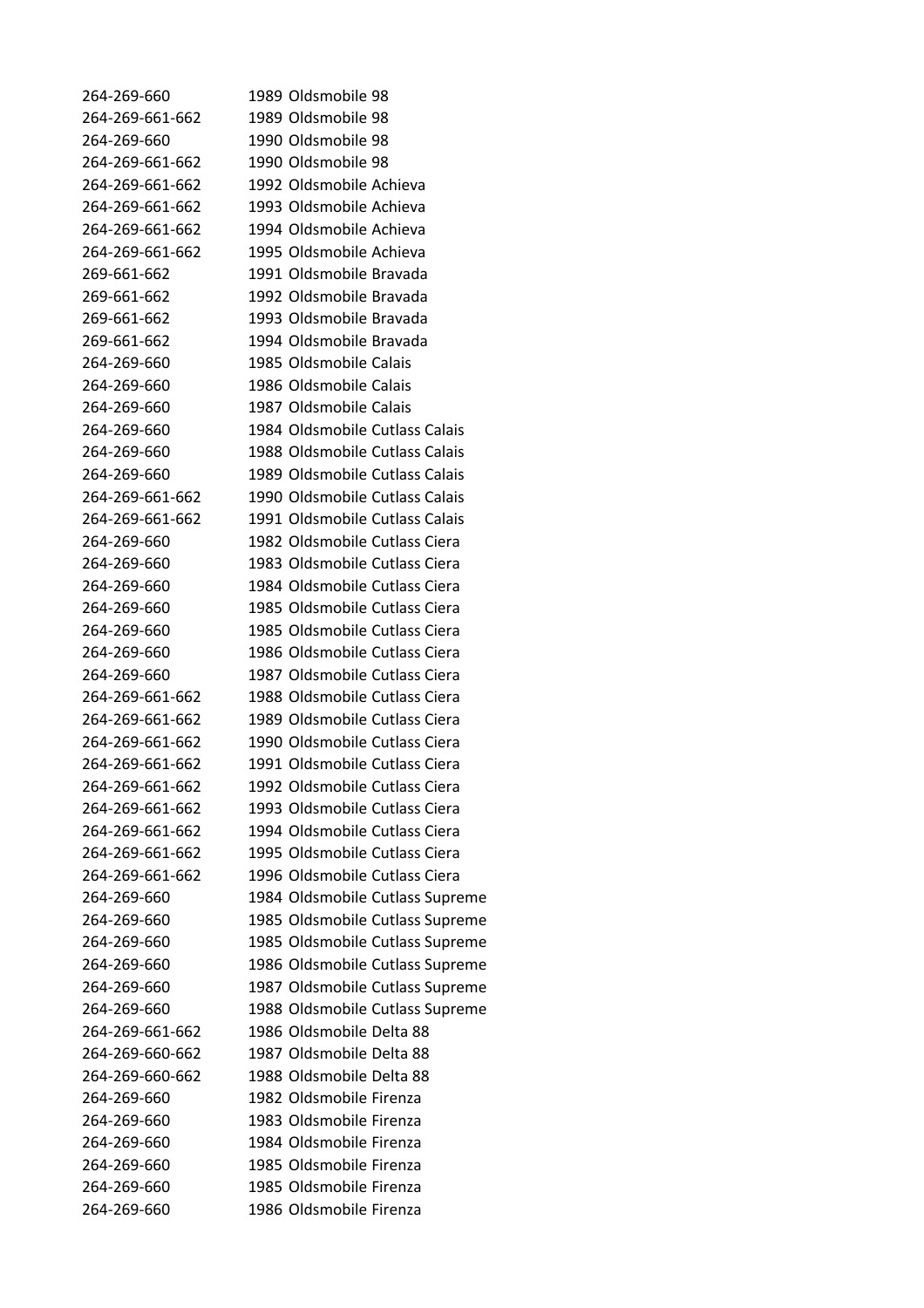| 264-269-660        | 1987 Oldsmobile Firenza        |                      |
|--------------------|--------------------------------|----------------------|
| 264-269-660        | 1988 Oldsmobile Firenza        |                      |
| 264-660            | 1983 Oldsmobile Omega          |                      |
| 264-660            | 1984 Oldsmobile Omega          |                      |
| 265-661-662        | 1990 Oldsmobile Silhouette     |                      |
| 265-661-662        | 1991 Oldsmobile Silhouette     |                      |
| 265-661-662        | 1992 Oldsmobile Silhouette     |                      |
| 265-661-662        | 1993 Oldsmobile Silhouette     |                      |
| 265-661-662        | 1994 Oldsmobile Silhouette     |                      |
| 265-661-662        | 1995 Oldsmobile Silhouette     |                      |
| 265-661-662        | 1996 Oldsmobile Silhouette     |                      |
| 272-661-662        | 1997 Oldsmobile Silhouette     |                      |
| 272-661-662        | 1998 Oldsmobile Silhouette     |                      |
| 272-661-662        | 1999 Oldsmobile Silhouette     |                      |
| 264-269-660-662    | 1982 Oldsmobile Toronado       |                      |
| 264-269-660-662    | 1983 Oldsmobile Toronado       |                      |
| 264-269-660-662    | 1984 Oldsmobile Toronado       |                      |
| 264-269-660-662    | 1985 Oldsmobile Toronado       |                      |
| 270-670            | 1989 Plymouth Acclaim          |                      |
| 270-670            | 1990 Plymouth Acclaim          |                      |
| 270-670            | 1991 Plymouth Acclaim          |                      |
| 270-670            | 1992 Plymouth Acclaim          |                      |
| 270-670            | 1993 Plymouth Acclaim          |                      |
| 270-670            | 1994 Plymouth Acclaim          |                      |
| 270-670            | 1995 Plymouth                  | Acclaim              |
| 270-670            | 1985 Plymouth                  | Caravelle            |
| 270-670            | 1986 Plymouth Caravelle        |                      |
| 270-670            | 1987 Plymouth                  | Caravelle            |
| 270-670            | 1975 Plymouth                  | Fury                 |
| 270-670            | 1976 Plymouth                  | Fury                 |
| 270-670            | 1977 Plymouth                  | Fury                 |
| 270-670            | 1978 Plymouth                  | Fury                 |
| 270-670            | 1975 Plymouth                  | <b>Gran Fury</b>     |
| 270-670            | 1976 Plymouth                  | <b>Gran Fury</b>     |
| 270-670            | 1977 Plymouth                  | <b>Gran Fury</b>     |
| 270-670            | 1980 Plymouth                  | <b>Gran Fury</b>     |
| 270-670            | 1981 Plymouth                  | <b>Gran Fury</b>     |
| 270-670            | 1982 Plymouth                  | <b>Gran Fury</b>     |
| 270-670            | 1983 Plymouth                  | <b>Gran Fury</b>     |
| 270-670            | 1984 Plymouth                  | <b>Gran Fury</b>     |
| 270-670            | 1985 Plymouth                  | <b>Gran Fury</b>     |
| 270-670            | 1988 Plymouth                  | <b>Grand Voyager</b> |
| 270-670            | 1989 Plymouth                  | <b>Grand Voyager</b> |
| 270-670            | 1990 Plymouth                  | <b>Grand Voyager</b> |
| 270-670            |                                |                      |
| 270-670            | 1991 Plymouth<br>1992 Plymouth | <b>Grand Voyager</b> |
| 270-670            |                                | <b>Grand Voyager</b> |
| 270-670            | 1993 Plymouth                  | <b>Grand Voyager</b> |
|                    | 1994 Plymouth                  | <b>Grand Voyager</b> |
| 270-670<br>270-670 | 1995 Plymouth                  | <b>Grand Voyager</b> |
|                    | 1996 Plymouth                  | <b>Grand Voyager</b> |
| 270-670            | 1997 Plymouth                  | <b>Grand Voyager</b> |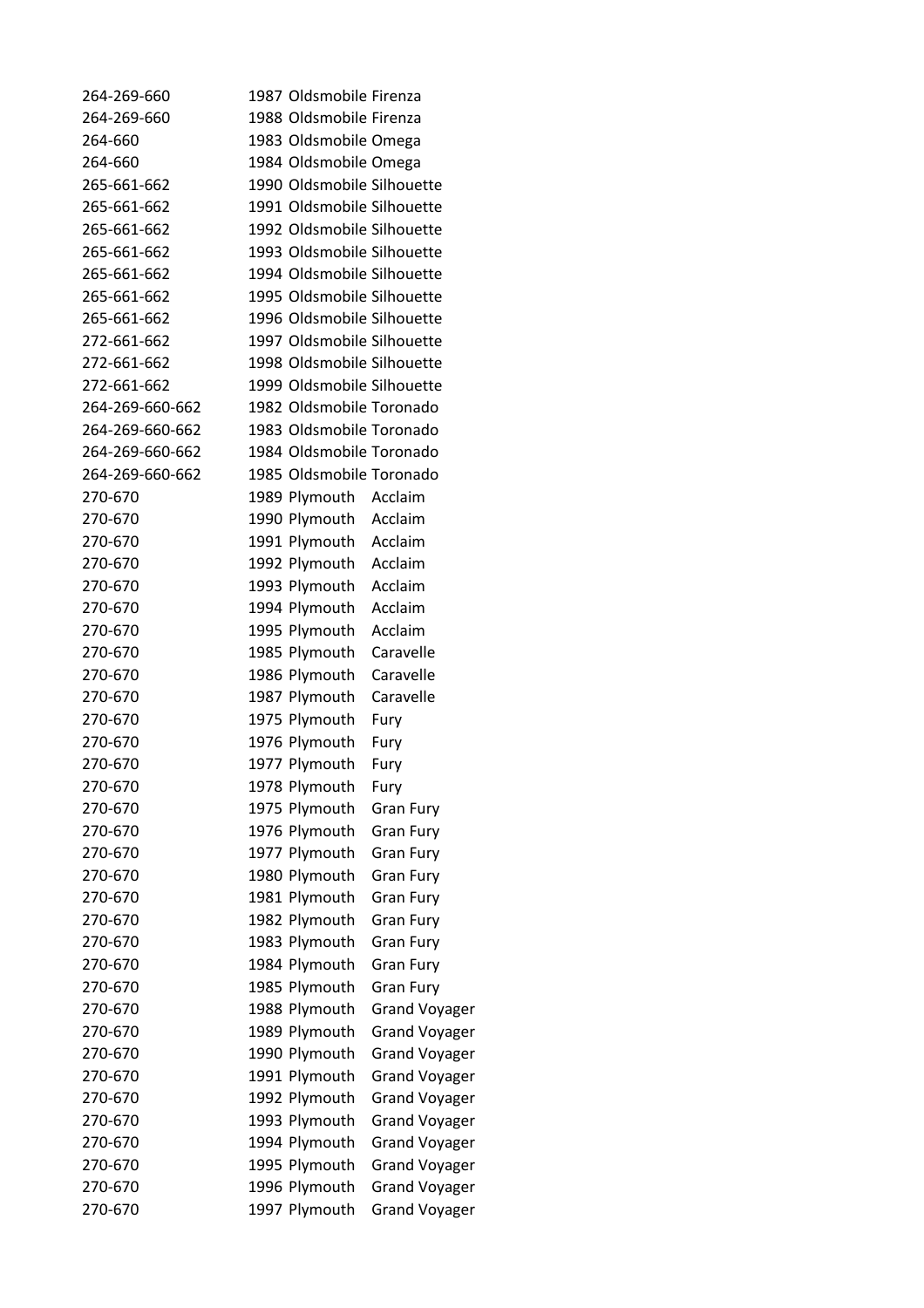| 270-670 | 1978 Plymouth | Horizon      |         |
|---------|---------------|--------------|---------|
| 270-670 | 1979 Plymouth | Horizon      |         |
| 270-670 | 1980 Plymouth | Horizon      |         |
| 270-670 | 1981 Plymouth | Horizon      |         |
| 270-670 | 1982 Plymouth | Horizon      |         |
| 270-670 | 1995 Plymouth | Neon         |         |
| 270-670 | 1996 Plymouth | Neon         |         |
| 270-670 | 1997 Plymouth | Neon         |         |
| 270-670 | 1998 Plymouth | Neon         |         |
| 270-670 | 1999 Plymouth | Neon         |         |
| 270-670 | 1978 Plymouth | PB100        | Voyager |
| 270-670 | 1979 Plymouth | PB100        | Voyager |
| 270-670 | 1980 Plymouth | PB100        | Voyager |
| 270-670 | 1981 Plymouth | PB150        | Voyager |
| 270-670 | 1982 Plymouth | <b>PB150</b> | Voyager |
| 270-670 | 1983 Plymouth | PB150        | Voyager |
| 270-670 | 1978 Plymouth | PB200        | Voyager |
| 270-670 | 1979 Plymouth | PB200        | Voyager |
| 270-670 | 1980 Plymouth | PB200        | Voyager |
| 270-670 | 1981 Plymouth | <b>PB250</b> |         |
| 270-670 | 1982 Plymouth | <b>PB250</b> | Voyager |
| 270-670 | 1983 Plymouth | <b>PB250</b> | Voyager |
| 270-670 |               | PB300        | Voyager |
|         | 1978 Plymouth |              | Voyager |
| 270-670 | 1979 Plymouth | <b>PB300</b> | Voyager |
| 270-670 | 1980 Plymouth | <b>PB300</b> | Voyager |
| 270-670 | 1981 Plymouth | <b>PB350</b> | Voyager |
| 270-670 | 1982 Plymouth | PB350        | Voyager |
| 270-670 | 1983 Plymouth | <b>PB350</b> | Voyager |
| 270-670 | 1981 Plymouth | Reliant      |         |
| 270-670 | 1982 Plymouth | Reliant      |         |
| 270-670 | 1983 Plymouth | Reliant      |         |
| 270-670 | 1984 Plymouth | Reliant      |         |
| 270-670 | 1985 Plymouth | Reliant      |         |
| 270-670 | 1986 Plymouth | Reliant      |         |
| 270-670 | 1987 Plymouth | Reliant      |         |
| 270-670 | 1988 Plymouth | Reliant      |         |
| 270-670 | 1989 Plymouth | Reliant      |         |
| 270-670 | 1983 Plymouth | Scamp        |         |
| 270-670 | 1987 Plymouth | Sundance     |         |
| 270-670 | 1988 Plymouth | Sundance     |         |
| 270-670 | 1989 Plymouth | Sundance     |         |
| 270-670 | 1990 Plymouth | Sundance     |         |
| 270-670 | 1991 Plymouth | Sundance     |         |
| 270-670 | 1992 Plymouth | Sundance     |         |
| 270-670 | 1993 Plymouth | Sundance     |         |
| 270-670 | 1994 Plymouth | Sundance     |         |
| 270-670 | 1976 Plymouth | Trailduster  |         |
| 270-670 | 1977 Plymouth | Trailduster  |         |
| 270-670 | 1978 Plymouth | Trailduster  |         |
| 270-670 | 1979 Plymouth | Trailduster  |         |
| 270-670 | 1980 Plymouth | Trailduster  |         |
|         |               |              |         |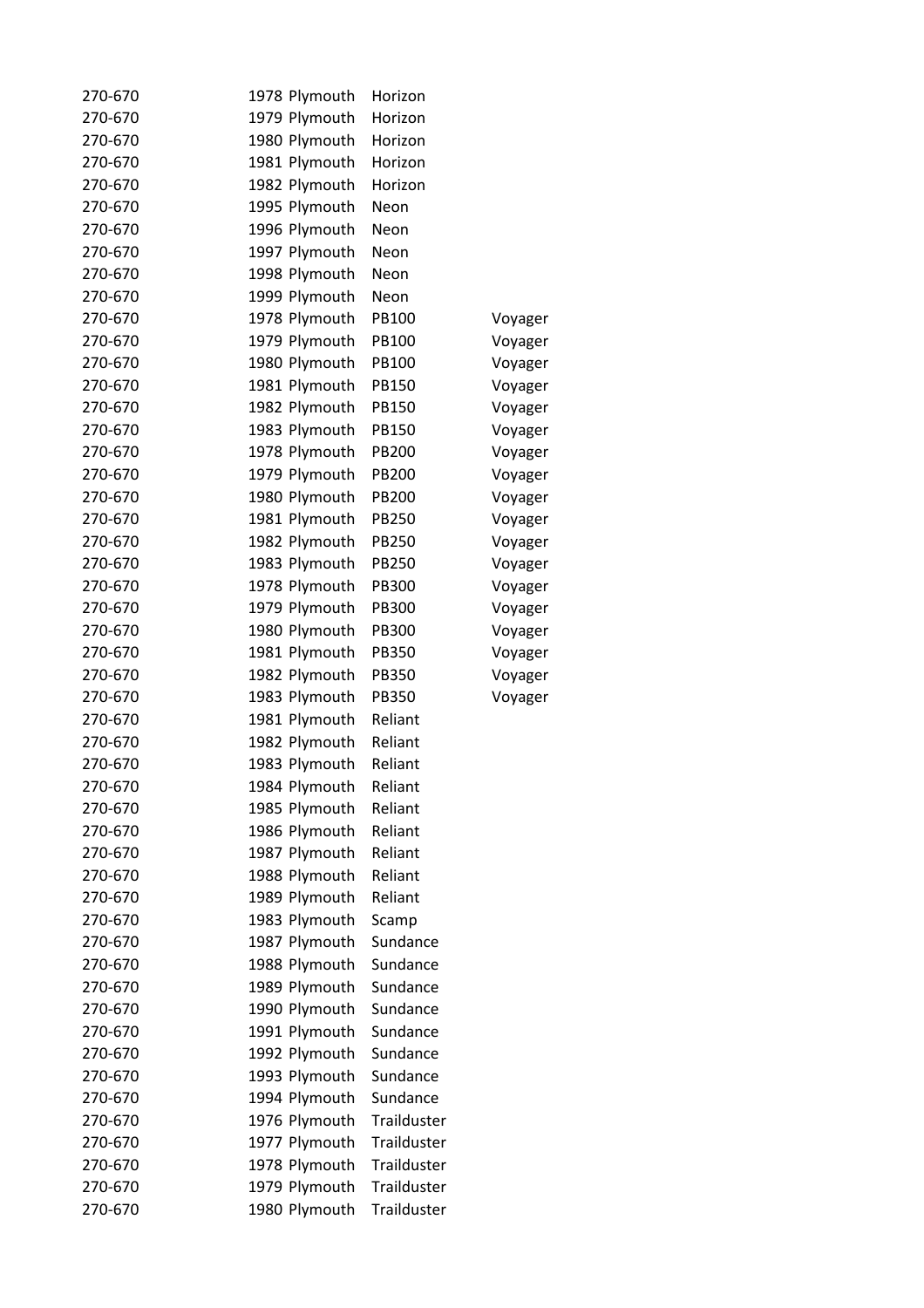| 270-670         | 1981 Plymouth | Trailduster       |
|-----------------|---------------|-------------------|
| 270-670         | 1983 Plymouth | Turismo           |
| 270-670         | 1984 Plymouth | Turismo           |
| 270-670         | 1985 Plymouth | Turismo           |
| 270-670         | 1986 Plymouth | Turismo           |
| 270-670         | 1987 Plymouth | Turismo           |
| 270-670         | 1976 Plymouth | Volare            |
| 270-670         | 1977 Plymouth | Volare            |
| 270-670         | 1978 Plymouth | Volare            |
| 270-670         | 1979 Plymouth | Volare            |
| 270-670         | 1980 Plymouth | Volare            |
| 270-670         | 1984 Plymouth | Voyager           |
| 270-670         | 1985 Plymouth | Voyager           |
| 270-670         | 1986 Plymouth | Voyager           |
| 270-670         | 1987 Plymouth | Voyager           |
| 270-670         | 1988 Plymouth | Voyager           |
| 270-670         | 1989 Plymouth | Voyager           |
| 270-670         | 1990 Plymouth | Voyager           |
| 270-670         | 1991 Plymouth | Voyager           |
| 270-670         | 1992 Plymouth | Voyager           |
| 270-670         | 1993 Plymouth | Voyager           |
| 270-670         | 1994 Plymouth | Voyager           |
| 270-670         | 1995 Plymouth | Voyager           |
| 270-670         | 1996 Plymouth | Voyager           |
| 270-670         | 1997 Plymouth | Voyager           |
| 271-660-662     | 1982 Pontiac  | 6000              |
| 271-660-662     | 1983 Pontiac  | 6000              |
|                 | 1984 Pontiac  | 6000              |
| 271-660-662     |               |                   |
| 271-660-662     | 1985 Pontiac  | 6000              |
| 271-660-662     | 1986 Pontiac  | 6000              |
| 271-660-662     | 1987 Pontiac  | 6000              |
| 271-660-662     | 1988 Pontiac  | 6000              |
| 271-660-662     | 1989 Pontiac  | 6000              |
| 271-661-662     | 1990 Pontiac  | 6000              |
| 271-661-662     | 1991 Pontiac  | 6000              |
| 264-660         | 1982 Pontiac  | <b>Bonneville</b> |
| 264-660         | 1983 Pontiac  | <b>Bonneville</b> |
| 264-660         | 1984 Pontiac  | <b>Bonneville</b> |
| 264-660         | 1985 Pontiac  | <b>Bonneville</b> |
| 264-660         | 1986 Pontiac  | <b>Bonneville</b> |
| 264-660         | 1987 Pontiac  | <b>Bonneville</b> |
| 264-660         | 1988 Pontiac  | Bonneville        |
| 264-660         | 1989 Pontiac  | <b>Bonneville</b> |
| 264-660         | 1990 Pontiac  | <b>Bonneville</b> |
| 264-660         | 1991 Pontiac  | <b>Bonneville</b> |
| 264-269-661-662 | 1992 Pontiac  | <b>Bonneville</b> |
| 264-269-661-662 | 1993 Pontiac  | <b>Bonneville</b> |
| 273-661-662     | 1994 Pontiac  | <b>Bonneville</b> |
| 273-661-662     | 1995 Pontiac  | <b>Bonneville</b> |
| 273-661-662     | 1996 Pontiac  | Bonneville        |
| 273-661-662     | 1997 Pontiac  | Bonneville        |
|                 |               |                   |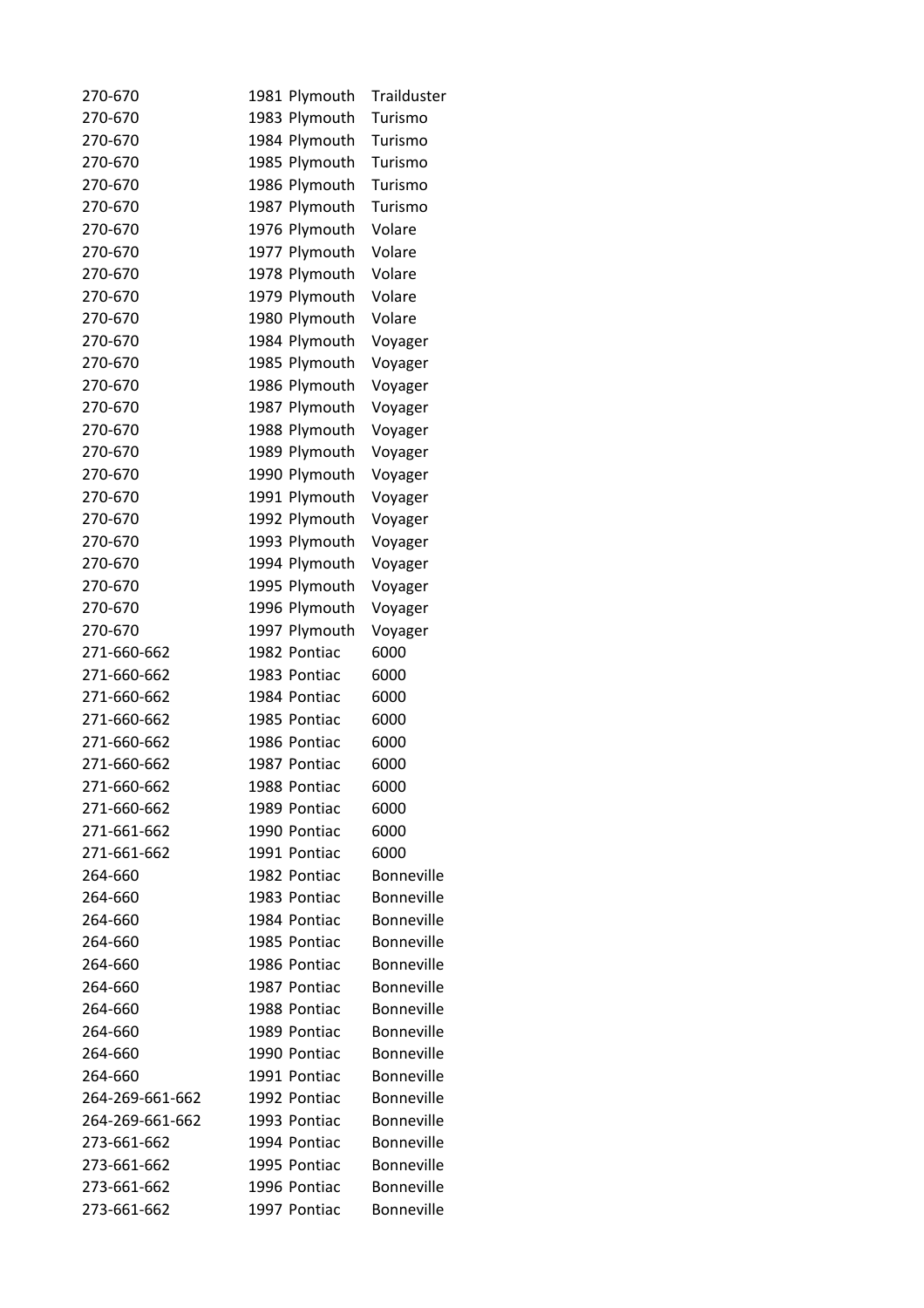| 273-661-662 | 1998 Pontiac | Bonneville        |                 |
|-------------|--------------|-------------------|-----------------|
| 273-661-662 | 1999 Pontiac | <b>Bonneville</b> |                 |
| 264-660     | 1984 Pontiac | Fiero             |                 |
| 264-660     | 1985 Pontiac | Fiero             |                 |
| 264-660     | 1986 Pontiac | Fiero             |                 |
| 264-660     | 1987 Pontiac | Fiero             |                 |
| 264-660     | 1988 Pontiac | Fiero             |                 |
| 264-660     | 1982 Pontiac | Firebird          |                 |
| 264-660     | 1982 Pontiac | Firebird          | <b>Trans Am</b> |
| 264-660     | 1983 Pontiac | Firebird          |                 |
| 264-660     | 1983 Pontiac | Firebird          | <b>Trans Am</b> |
| 264-660     | 1984 Pontiac | Firebird          |                 |
| 264-660     | 1984 Pontiac | Firebird          | <b>Trans Am</b> |
| 264-660     | 1985 Pontiac | Firebird          |                 |
| 264-660     | 1985 Pontiac | Firebird          | <b>Trans Am</b> |
| 264-660     | 1986 Pontiac | Firebird          |                 |
| 264-660     | 1986 Pontiac | Firebird          | <b>Trans Am</b> |
| 264-660     | 1987 Pontiac | Firebird          |                 |
| 264-660     | 1987 Pontiac | Firebird          | <b>Trans Am</b> |
| 264-660-662 | 1988 Pontiac | Firebird          |                 |
| 264-660-662 | 1988 Pontiac | Firebird          | <b>Trans Am</b> |
| 264-660-662 | 1989 Pontiac | Firebird          |                 |
| 264-660-662 | 1989 Pontiac | Firebird          | <b>Trans Am</b> |
| 264-661-662 | 1990 Pontiac | Firebird          |                 |
| 264-661-662 | 1990 Pontiac | Firebird          | <b>Trans Am</b> |
| 264-661-662 | 1991 Pontiac | Firebird          |                 |
| 264-661-662 | 1991 Pontiac | Firebird          | <b>Trans Am</b> |
| 264-661-662 | 1992 Pontiac | Firebird          |                 |
| 264-661-662 | 1992 Pontiac | Firebird          | <b>Trans Am</b> |
| 273-661-662 | 1993 Pontiac | Firebird          | Base            |
| 273-661-662 | 1993 Pontiac | Firebird          | <b>Trans Am</b> |
| 273-661-662 | 1994 Pontiac | Firebird          | Base            |
| 273-661-662 | 1994 Pontiac | Firebird          | <b>Trans Am</b> |
| 273-661-662 | 1995 Pontiac | Firebird          | Base            |
| 273-661-662 | 1995 Pontiac | Firebird          | <b>Trans Am</b> |
| 273-661-662 | 1996 Pontiac | Firebird          | Base            |
| 273-661-662 | 1996 Pontiac | Firebird          | <b>Trans Am</b> |
| 273-661-662 | 1997 Pontiac | Firebird          | Base            |
| 273-661-662 | 1997 Pontiac | Firebird          | <b>Trans Am</b> |
| 273-661-662 | 1998 Pontiac | Firebird          | Base            |
| 273-661-662 | 1998 Pontiac | Firebird          | <b>Trans Am</b> |
| 273-661-662 | 1999 Pontiac | Firebird          | Base            |
| 273-661-662 | 1999 Pontiac | Firebird          | <b>Trans Am</b> |
| 273-661-662 | 2000 Pontiac | Firebird          | Base            |
| 273-661-662 | 2000 Pontiac | Firebird          | Trans Am        |
| 273-661-662 | 2001 Pontiac | Firebird          | Base            |
| 273-661-662 | 2001 Pontiac | Firebird          | <b>Trans Am</b> |
| 273-661-662 | 2002 Pontiac | Firebird          | Base            |
| 273-661-662 | 2002 Pontiac | Firebird          | <b>Trans Am</b> |
| 264-660     | 1985 Pontiac | Grand Am          |                 |
| 264-660     | 1986 Pontiac | Grand Am          |                 |
|             |              |                   |                 |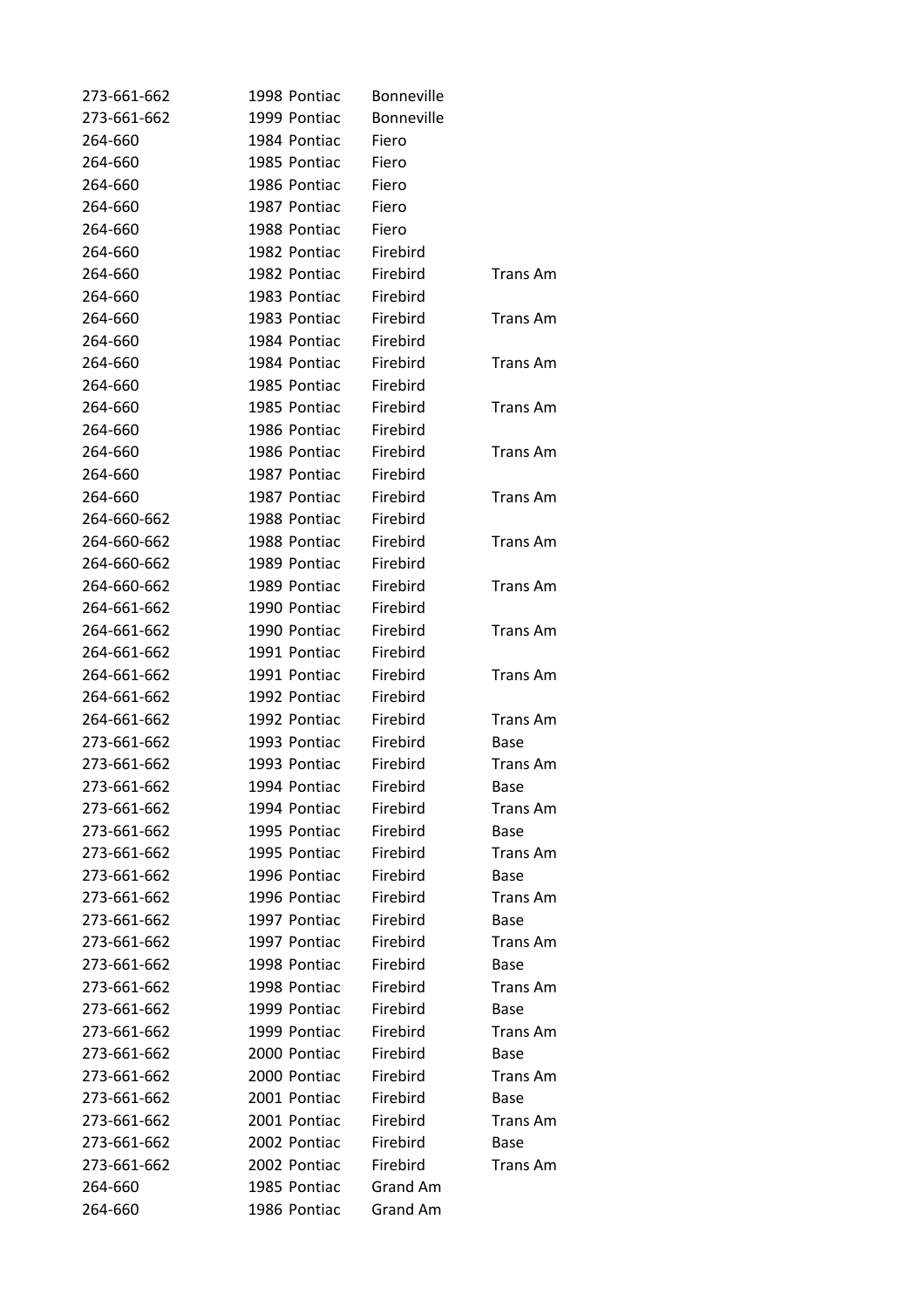| 264-660         | 1987 Pontiac | Grand Am           |
|-----------------|--------------|--------------------|
| 264-269-660-662 | 1988 Pontiac | Grand Am           |
| 264-269-660-662 | 1989 Pontiac | Grand Am           |
| 264-269-661-662 | 1990 Pontiac | <b>Grand Am</b>    |
| 264-269-661-662 | 1991 Pontiac | <b>Grand Am</b>    |
| 264-269-661-662 | 1992 Pontiac | Grand Am           |
| 264-269-661-662 | 1993 Pontiac | <b>Grand Am</b>    |
| 264-269-661-662 | 1994 Pontiac | <b>Grand Am</b>    |
| 264-269-661-662 | 1995 Pontiac | <b>Grand Am</b>    |
| 273-661-662     | 1996 Pontiac | Grand Am           |
| 273-661-662     | 1997 Pontiac | Grand Am           |
| 273-661-662     | 1998 Pontiac | Grand Am           |
| 273-661-662     | 1999 Pontiac | <b>Grand Am</b>    |
| 273-661-662     | 2000 Pontiac | Grand Am           |
| 264-660         | 1985 Pontiac | <b>Grand Prix</b>  |
| 264-660         | 1986 Pontiac | <b>Grand Prix</b>  |
| 264-660         | 1987 Pontiac | <b>Grand Prix</b>  |
| 265-661-662     | 1990 Pontiac | <b>Grand Prix</b>  |
|                 | 1991 Pontiac |                    |
| 265-661-662     |              | <b>Grand Prix</b>  |
| 265-661-662     | 1992 Pontiac | <b>Grand Prix</b>  |
| 265-661-662     | 1993 Pontiac | <b>Grand Prix</b>  |
| 273-661-662     | 1994 Pontiac | <b>Grand Prix</b>  |
| 273-661-662     | 1995 Pontiac | <b>Grand Prix</b>  |
| 273-661-662     | 1996 Pontiac | <b>Grand Prix</b>  |
| 273-661-662     | 1997 Pontiac | <b>Grand Prix</b>  |
| 273-661-662     | 1998 Pontiac | <b>Grand Prix</b>  |
| 273-661-662     | 1999 Pontiac | <b>Grand Prix</b>  |
| 273-661-662     | 2000 Pontiac | <b>Grand Prix</b>  |
| 273-661-662     | 2001 Pontiac | <b>Grand Prix</b>  |
| 273-661-662     | 2002 Pontiac | <b>Grand Prix</b>  |
| 273-661-662     | 2003 Pontiac | <b>Grand Prix</b>  |
| 272-661-662     | 1999 Pontiac | Montana            |
| 267-271-660-662 | 1988 Pontiac | Sunbird            |
| 273-661-662     | 1995 Pontiac | Sunfire            |
| 273-661-662     | 1996 Pontiac | Sunfire            |
| 273-661-662     | 1997 Pontiac | Sunfire            |
| 273-661-662     | 1998 Pontiac | Sunfire            |
| 273-661-662     | 1999 Pontiac | Sunfire            |
| 265-271-661-662 | 1990 Pontiac | <b>Trans Sport</b> |
| 265-271-661-662 | 1991 Pontiac | <b>Trans Sport</b> |
| 265-271-661-662 | 1991 Pontiac | <b>Trans Sport</b> |
| 265-271-661-662 | 1991 Pontiac | <b>Trans Sport</b> |
| 265-271-661-662 | 1992 Pontiac | <b>Trans Sport</b> |
| 265-271-661-662 | 1992 Pontiac | <b>Trans Sport</b> |
| 265-271-661-662 | 1992 Pontiac | <b>Trans Sport</b> |
| 265-271-661-662 | 1993 Pontiac | <b>Trans Sport</b> |
| 265-271-661-662 | 1993 Pontiac | <b>Trans Sport</b> |
| 265-271-661-662 | 1993 Pontiac | <b>Trans Sport</b> |
| 265-271-661-662 | 1994 Pontiac | <b>Trans Sport</b> |
| 265-271-661-662 | 1994 Pontiac | <b>Trans Sport</b> |
| 265-271-661-662 | 1994 Pontiac | <b>Trans Sport</b> |
|                 |              |                    |